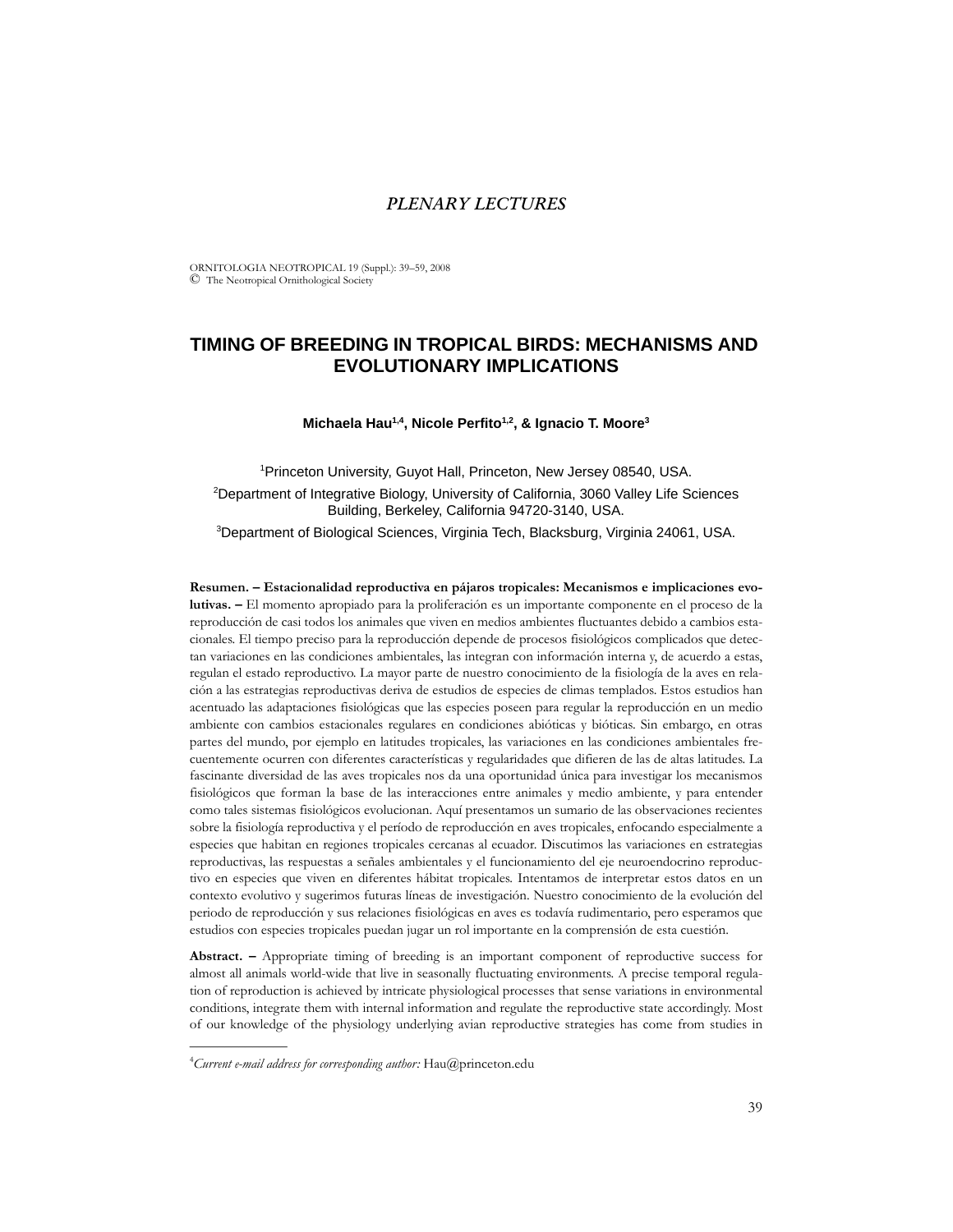temperate zone species. These studies have highlighted the physiological adaptations that species possess to regulate reproduction in environments with regular seasonal fluctuations in abiotic and biotic conditions. However, in other parts of the world, for example at tropical latitudes, variations in environmental conditions often occur in different patterns and regularity than at higher latitudes. The fascinating avian diversity in the tropics provides us with the unique opportunity to investigate the physiological mechanisms that form the basis of animal-environment interactions, to better understand how these physiological systems evolve. Here we summarize recent findings on the reproductive physiology and timing of reproduction in tropical birds, focusing on near-equatorial tropical species. We discuss variations in breeding strategies, responses to environmental cues and the functioning of the neuroendocrine reproductive axis in various avian species living in diverse tropical habitats. We then interpret these data in an evolutionary context to suggest future lines of research. Our understanding of the evolution of the timing of breeding and its underlying physiology in birds is still rudimentary, but we expect that studies on tropical species can play a major role in making substantial progress on these issues. *Accepted 5 October 2007.*

**Key words:** Reproduction, gonad growth, photoperiod, food, social cues, rainfall, GnRH, seasonal breeding, opportunistic breeding, environment, tropics.

### INTRODUCTION

Almost all organisms experience some seasonal fluctuations in climate, food abundance, disease and social factors in their environment (Nelson *et al*. 2002, Dunlap *et al*. 2004). To cope with such variations, organisms possess physiological mechanisms that allow them to temporally coordinate energetically demanding stages in their life, for example reproductive events, with conditions in the environment (Murton & Westwood 1977, Bronson 1989, Wingfield & Kenagy 1991, Shine & Brown 2008). Research in the last several decades has uncovered many features of physiological systems that enable vertebrates inhabiting temperate zone habitats to time reproduction according to environmental variation (e.g., Gwinner 1986, Crews & Moore 1986, Wingfield & Farner 1993, Hahn *et al*. 1997, Goldman 2001, Dawson 2002, Ball & Balthazart 2002, Prendergast 2005). Hallmarks in the physiological control of reproduction in most temperate zone and high-latitude vertebrates are a seasonal activation of reproductive organs in advance of the breeding season, typically in response to stimulatory (increasing) day lengths, followed by a complete regression of the reproductive system after the breeding season. However, the majority of vertebrate species live in the tropics, where environmental conditions often do not vary as regularly and/or vary in different climatic or biotic variables than at higher latitudes. How do animals from tropical habitats as diverse as lowland rainforests, mountainous regions, savannahs or equatorial desert islands temporally coordinate reproduction to coincide with favorable environmental conditions?

Here we review recent advances in our understanding of the physiological mechanisms that regulate reproduction in tropical birds. Bird species are immensely valuable study systems because birds show a dramatic seasonal reorganization in physiology, behavior and morphology (Murton & Westwood 1977, Follett 1984, Dawson 2002). Established methods allow us to assess this variation in physiology, behavior and morphology in free-living individuals and place it in context with seasonal environmental variations (Wingfield *et al*. 1992, 1993). Field endocrinological techniques (Wingfield & Farner 1976), complemented with laboratory studies allow the investigation of physiological processes that underlie interactions of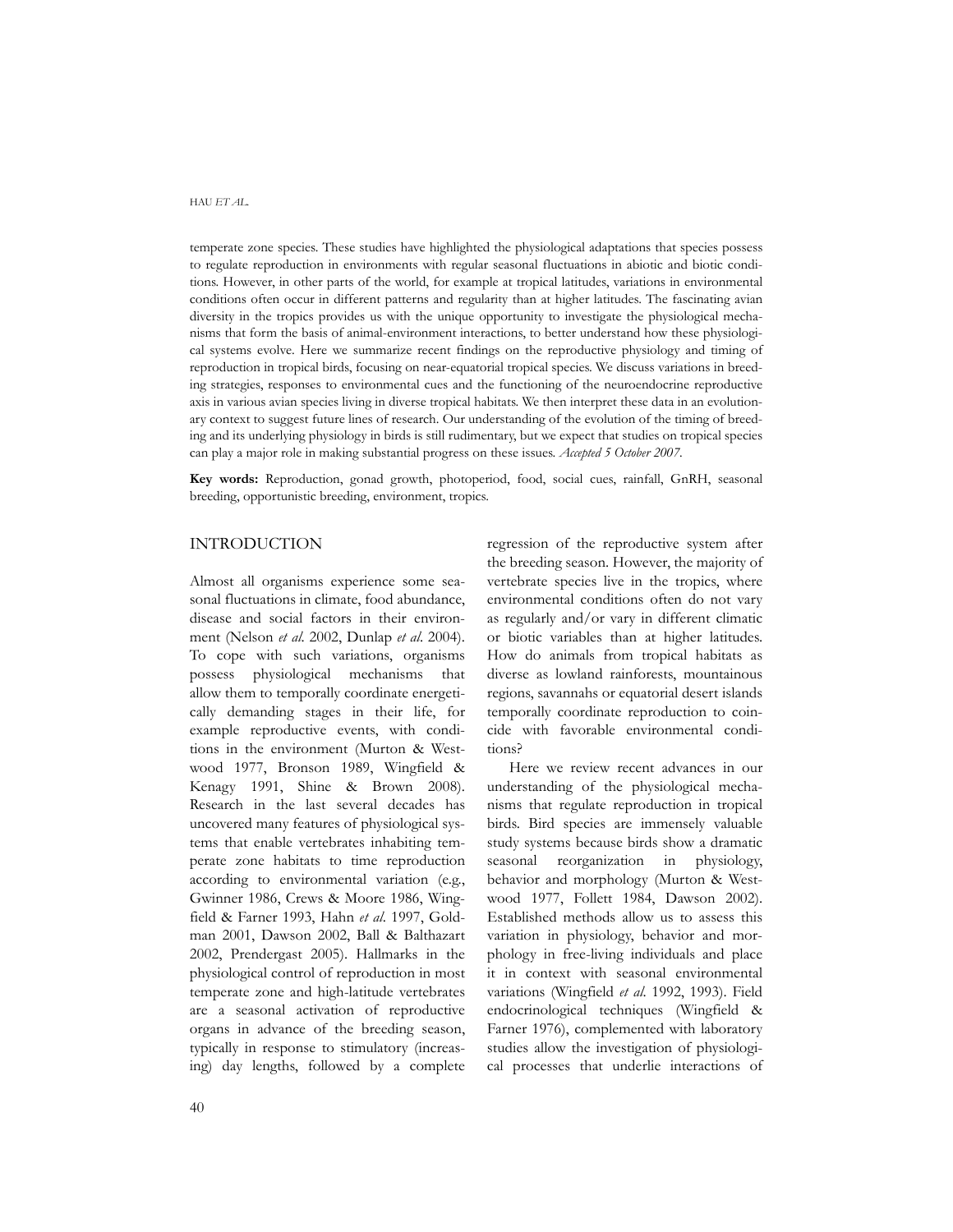TIMING OF BREEDING IN TROPICAL BIRDS



FIG. 1. Simplified model of the hypothalamo-pituitary-gonad (HPG) axis in temperate zone birds. Photoperiodic information is detected and decoded in the hypothalamus. Stimulatory (increasing) day lengths stimulate the release of gonadotropin-releasing hormone (GnRH) from the hypothalamus, from where it travels via a portal system to the pituitary gland. In the pituitary GnRH stimulates the release of gonadotropins (luteinizing hormone, LH and follicle stimulating hormone, FSH), into the circulation, which trigger the growth of the reproductive organs (the testes in male birds in this example). Once activated, the testes begin to produce mature sperm, and release sex steroid hormones such as testosterone and estradiol into the general circulation. These hormones act on receptors in the brain to promote the expression of reproductive and aggressive behaviors. Arrow with dotted line indicates the actions of non-photoperiod cues on the HPG axis by mechanisms still to be identified; non-photoperiodic cues in most species only are effective after photostimulation.

individuals with their environment at various levels (Fig. 1). We emphatically support Stutchbury & Morton's (2001) proposition that the unparalleled diversity in habitat types and avian species in the tropics provides a large and mostly untapped resource as well as a natural laboratory for increasing our understanding of the way in which physiological systems function in animals from different environments (see also Levin & Wingfield 1992, Hau 2001, Goymann *et al*. 2004, Moore 2005, Hau 2007; for reviews on subtropical bird species see e.g., Chandola-Saklani *et al*. 1990, Cockrem 1995, Astheimer & Buttemer 2002).

### THE TEMPERATE ZONE MODEL: SEASONAL BREEDING

Most temperate zone bird species live in environments that undergo considerable and highly predictable seasonal changes in environmental factors (e.g., day length, ambient temperature, rainfall) that are related to food availability. Hence, an appropriate timing of energetically demanding life-cycle stages such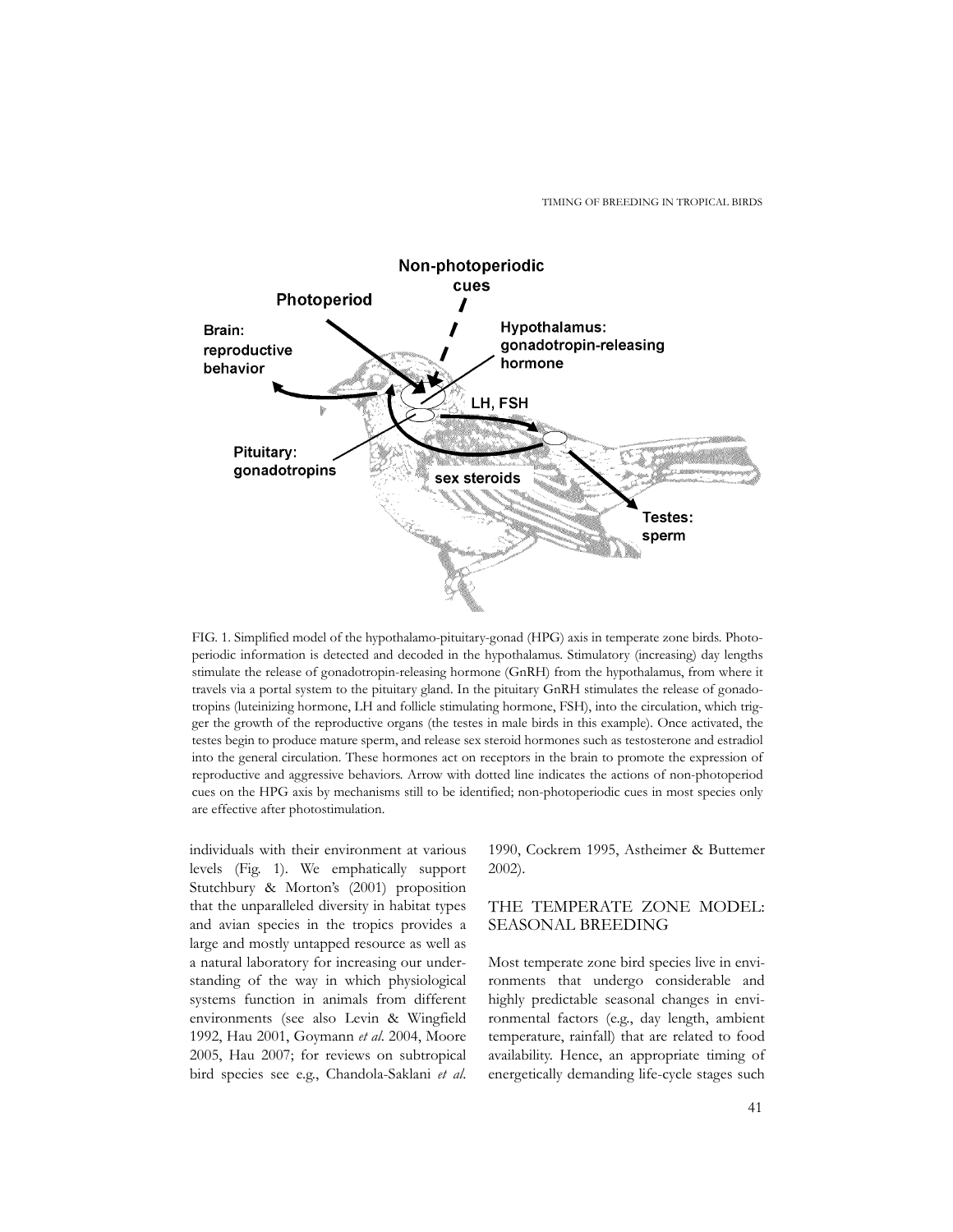as reproduction is essential for maximizing fitness (Perrins 1970, Price *et al*. 1988, Nilsson 1999, McNamara *et al*. 2004, Visser *et al*. 2004). Since variations in environmental conditions are so predictable, temperate zone birds have evolved a strong reliance on photoperiodic (day length) signals to determine the time of year and to regulate reproduction accordingly (Follett 1984, Hahn *et al*. 1997, Wilson & Donham 1998, Dawson *et al*. 2001, Sharp 2005). This high environmental predictability also allows temperate zone birds to seasonally regress reproductive organs, which might be an adaptation for minimizing energy expenditure during the non-breeding season (e.g., King 1973, Nicholls *et al*. 1988, Dawson *et al*. 2001).

The physiological system that enables birds, and other vertebrates, to assess environmental information and translate it into physiological signals that regulate the growth and the regression of reproductive organs is the hypothalamo-pituitary-gonad (HPG) axis (Fig. 1; Ball & Hahn 1997, Ball & Bentley 2000, Dawson *et al*. 2001, Sharp 2005). In birds, day length information is perceived primarily by photoreceptors embedded in the brain (e.g., Saldanha *et al*. 2001). Many species of temperate zone birds have become evolutionarily so reliant on day length as a seasonal cue that they require stimulatory (typically increasing) day lengths to activate the HPG axis (Follett 1984, Wilson & Donham 1998, Dawson *et al*. 2001). Other species possess endogenous circannual rhythms that can regulate the HPG-axis in the absence of environmental cues, but that respond to day length as a synchronizing factor (Gwinner 1986).

Stimulating environmental (day length) or internal (circannual rhythms) cues increase the production and secretion rates of gonadotropin-releasing hormone (GnRH), the protein hormone that functions like an on/ off switch for an entire endocrine cascade that eventually activates the reproductive

organs and results in their seasonal gonadal growth (Ball & Hahn 1997, Ball & Bentley 2000, Dawson *et al*. 2001, Sharp 2005). GnRH released from the median eminence of the hypothalamus travels via the portal blood system to the anterior pituitary where it induces the release of two gonadotropins – folliclestimulating hormone (FSH) and luteininzing hormone (LH). These two hormones act in concert to stimulate the growth and maturation of the ovary in female and the testes in male birds. The gonads will then increase the production of sex steroids such as estradiol and testosterone, which act on receptors in the brain to promote the expression of reproductive (song, courtship, copulatory) and aggressive (song, territory defense) behavior (Fig. 1; Ball & Balthazart 2002, Wingfield & Silverin 2002).

Once the HPG axis has been stimulated by long days, other environmental cues such as ambient temperature, food abundance, social factors and others can further stimulate or inhibit its seasonal growth and overall functioning (Ball 1993, Wingfield & Kenagy 1991, Wingfield *et al*. 1992, Schoech *et al*. 2004, Voigt *et al*. 2007). These types of cues allow the animal to fine-tune timing of reproduction to the local environment (Perfito *et al*. 2004). However, the precise mechanisms by which these 'supplementary' cues (Wingfield *et al*. 1992) affect the functioning of HPG axis are still largely unclear (e.g., Hau 2001).

# BREEDING SCHEDULES IN NEAR-EQUATORIAL TROPICAL BIRDS

Based on the general template of the physiological organization of seasonal breeding in temperate zone and high-latitude birds described above, we can now test in comparative studies whether the functioning of the HPG axis is similarly organized in species inhabiting divergent environments (Wing-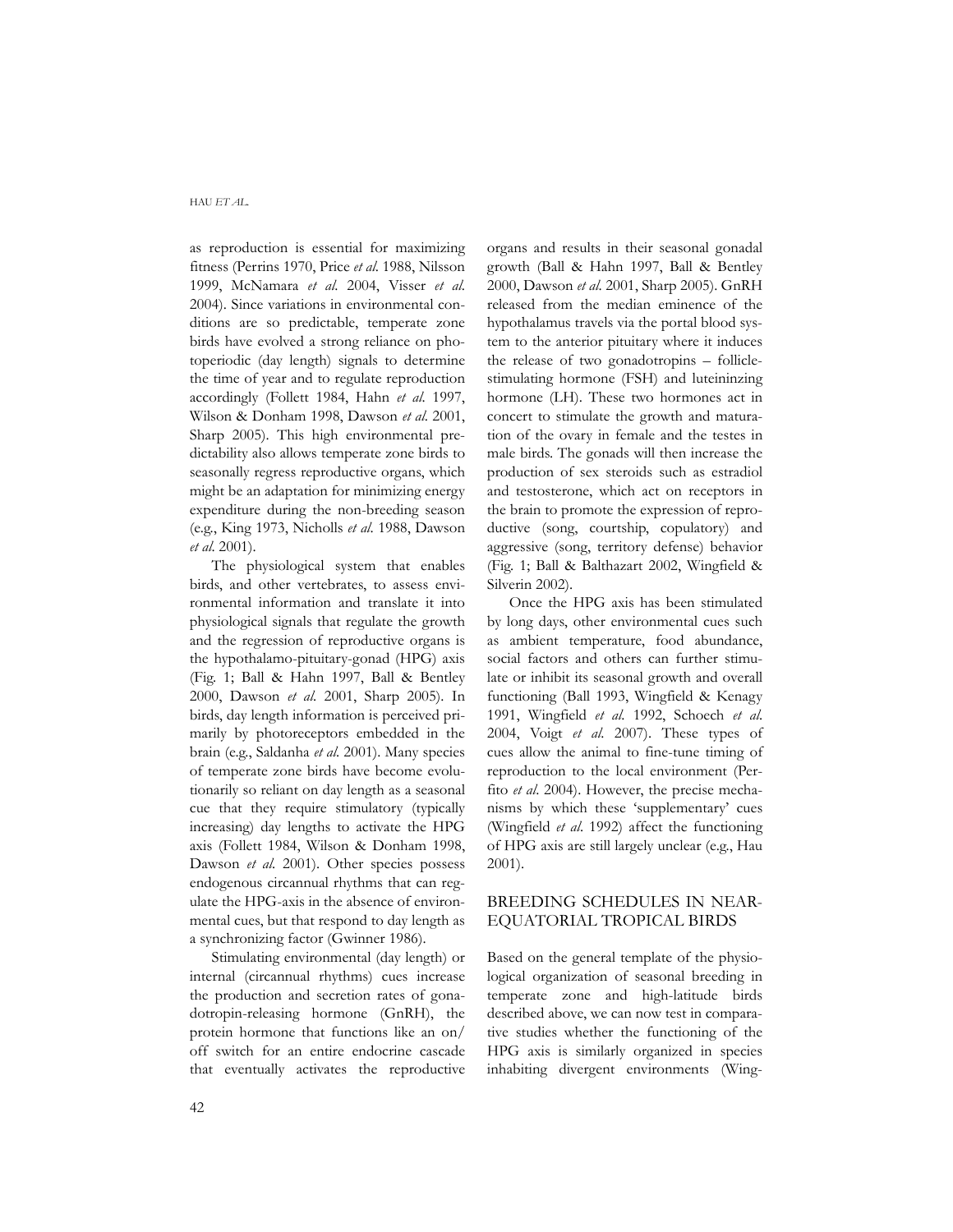field *et al*. 1992, Hau 2001, Moore 2005, Hahn & McDougall-Shackleton 2008). A seasonal regulation of reproductive capacity coupled with advanced recrudescence of the reproductive system before environmental conditions improve intuitively appears beneficial in environments that annually undergo reliable and large-amplitude variations in environmental conditions (though its adaptive value has hardly been tested in a natural setting, Wikelski *et al*. 2008). However, patterns of variation in environmental conditions can be dramatically different in non-temperate environments such as the near-equatorial tropics (and also within temperate zone and subtropical habitats, see Hahn *et al*. 1997). Is it likely that breeding schedules and reliance on environmental cues are evolutionarily adjusted to different types of habitats (Wingfield *et al*. 1992, 1993; Hau 2001, Moore 2005, Hahn & McDougall-Shackleton 2008), though learning might also play a role (Grieco *et al*. 2002). For example, ambient temperature strongly affects seasonality in food abundance (especially insect availability) in temperate areas, but temperature tends to vary much less in near-equatorial tropical habitats (e.g., Leigh *et al*. 1996, Wikelski *et al*. 2000, Hau *et al*. 2004). Instead, rainfall is probably a stronger determinant of food abundance in many areas close to the equator (e.g., Grant & Boag 1980, Leigh *et al*. 1996, Ahumada 2001). And while rainfall may arrive on a fairly predictable annual schedule in some areas (Leigh *et al*. 1996, Wikelski *et al*. 2000), its occurrence might be hard to predict in others (Grant 1999). Finally, even though day length does change in some near-equatorial habitats (e.g., Hau *et al*. 1998), the amplitude of this variation is small and almost vanishes towards the equator (Gwinner & Dittami 1985, Hau *et al*. 2004, Moore *et al*. 2005).

The past decade or so has seen an increased interest in environmental physiology in tropical birds and in continuation we

will review some of these advances. Here we will not attempt a comprehensive overview of the large literature in this field, but instead will present select studies to illustrate where significant progress has been made and to outline areas in which we still lack important information. Within avian environmental physiology, we will concentrate on the perception and integration of environmental information by tropical birds; the regulation of behavior in tropical birds has already been reviewed elsewhere (e.g., Levin & Wingfield 1992, Hau 2001, Stutchbury & Morton 2001, Goymann *et al*. 2004, Moore 2005, Hau 2007). In the following, we will primarily discuss work conducted on near-equatorial species (within 10° of the equator), but supplement with select studies on tropical species from other areas. We will also include laboratory studies conducted on one of the most widely-used avian laboratory model, the Zebra Finch (*Taeniopygia guttata*), because of their relevance to our understanding of the physiological organization of the reproductive axis; the Australian subspecies, *Taeniopygia g. castanotis*, ranges from about 12 to 38°S, just reaching into temperate latitudes (Zann 1996).

*Seasonal breeding in tropical birds.* Long-term studies have delineated the seasonal regulation of reproduction in a suboscine passerine, the Spotted Antbird (*Hylophylax n. naevioides*) from a humid forest in Soberania National Park in central Panama (Hau 2001). The climate in central Panama (latitude 9°N) is characterized by a long rainy season from about May to November, each year with about 300 mm of rainfall per month, followed by a dry season between December and April during which hardly any rain falls (Leigh *et al*. 1996, Wikelski *et al*. 2000). Food abundance for insectivorous Spotted Antbirds increases dramatically during the early rainy season, which marks the onset of their breeding season (Willis 1972,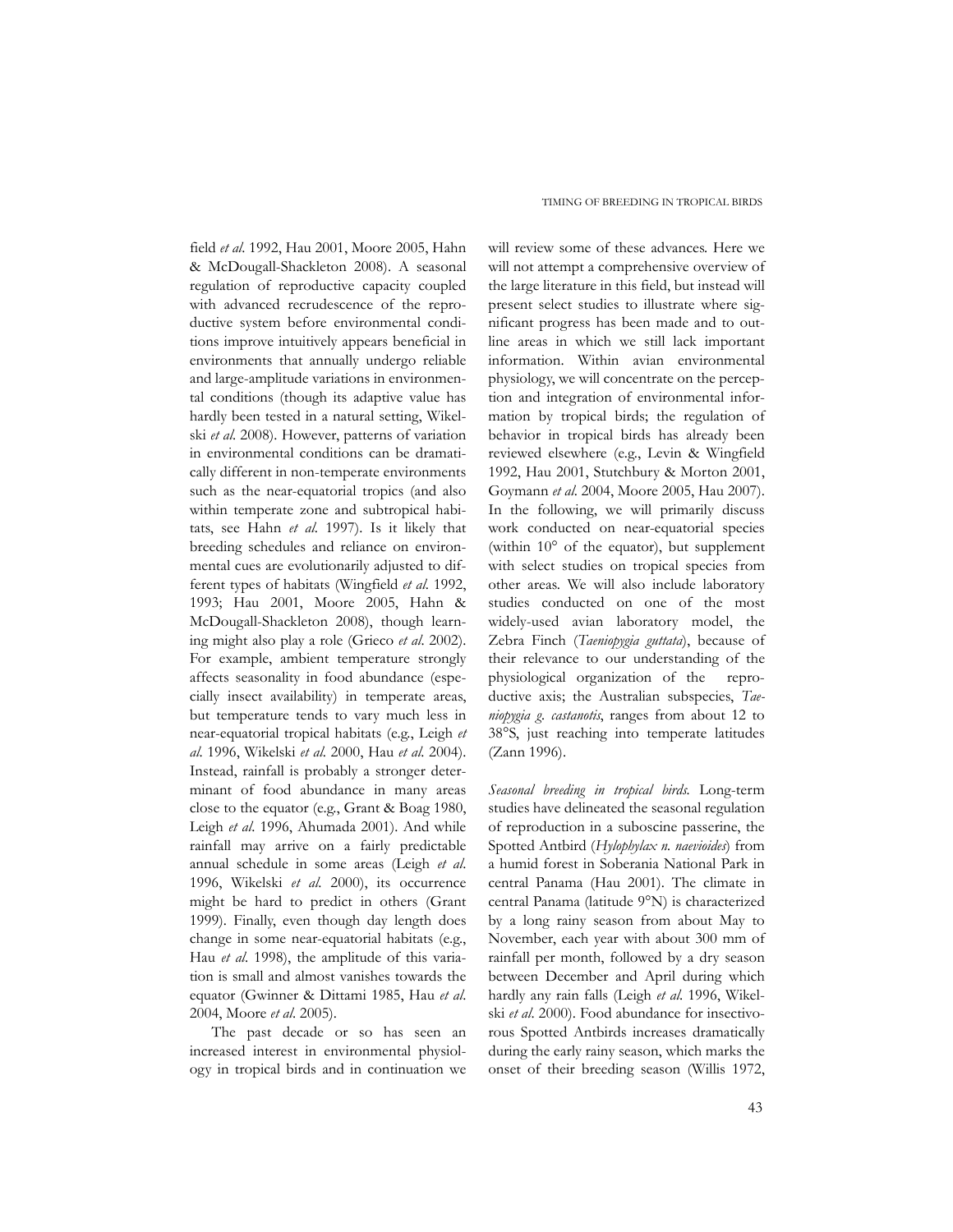

FIG. 2. Upper panel: Seasonal variation in testis sizes (in mm<sup>3</sup>, means  $\pm$  95% CI) over two years of freeliving male Spotted Antbirds from a lowland humid forest in central Panama. Horizontal bars above graph indicate dry (open) and wet seasons (dark grey). Hatched horizontal bars inside graph indicate nesting periods each year. Asterisks denote significant increases in testis sizes between sampling periods. Lower panel: Monthly averages of day length (h) as determined from a light logger positioned within a Spotted Antbird territory. Grey shading indicates periods of lower light intensities as determined from the light logger, while clear areas indicate periods of high light intensities during the day. Data compiled from Wikelski *et al*. (2000).

Wikelski *et al*. 2000). By assessing the size of the gonads in free-living male and female Spotted Antbirds at regular intervals via laparotomy, it was demonstrated that these birds express regular seasonal cycles of gonad growth and regression (Hau *et al*. 1998, Wikelski *et al*. 2000; Fig. 2). Much like temperate zone birds, Spotted Antbirds started to grow their gonads 1–2 months in advance of the onset of the breeding (rainy) season, while during the non-breeding season these birds had fully regressed reproductive organs (Wikelski *et al*. 2000). Hence, in a seasonally predictable habitat, even though close to the equator, birds did display regular cycles in gonad size, and an anticipatory physiological preparation in advance of the breeding season, similar to many temperate zone birds (Hau 2001). Regular cycles in gonad sizes and seasonal breeding have also been shown by other near-equatorial tropical species, for example Stonechats (*Saxicola torquata axillaris*) from an equatorial population in Kenya (Gwinner & Dittami 1985, Dittami & Gwinner 1985). Likewise, Rufous-collared Sparrows (*Zonotrichia capensis*) from Ecuador display seasonal cycles of reproduction and associated variations in gonad size, reproduc-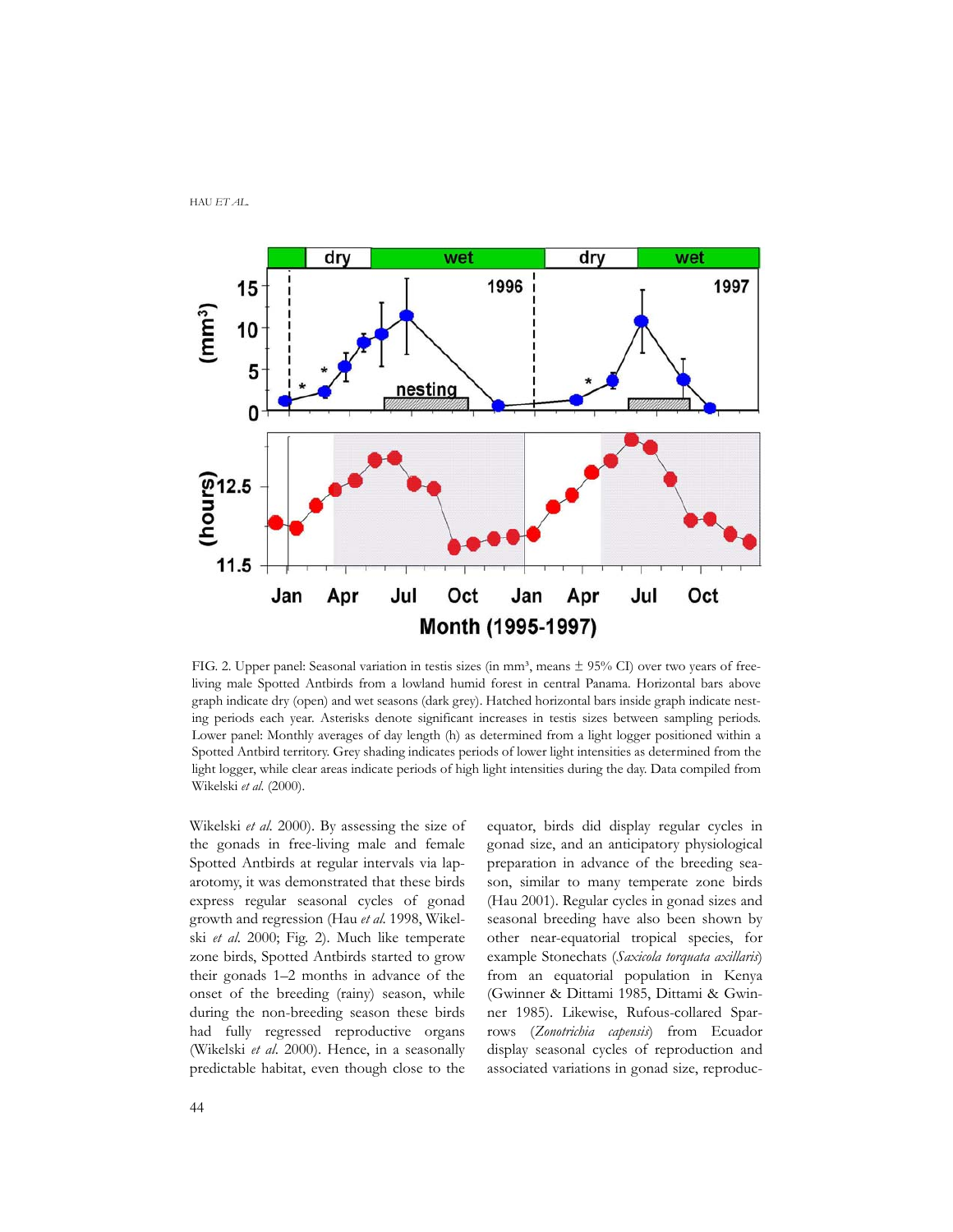tive hormone levels, the GnRH system, and the neural song control system (Moore *et al*. 2004, 2005, 2006).

*Continuous breeding in tropical birds.* The regular seasonality in gonad sizes shown by Spotted Antbirds differs from the regulation of reproductive activity found in a columbid species from central Venezuela, the Scaled Dove (*Columbina squammata*; Bosque *et al*. 2004). Even though living at a similar latitude (8°N) as Spotted Antbirds and also experiencing regular seasonal alternations between wet and dry seasons in their savannah habitat, male Scaled Doves never fully regressed their testes to a size at which sperm production was arrested (Bosque *et al*. 2004). Likewise, female Scaled Doves did not show clear seasonal cycles in follicle sizes. However, nesting in this species was seasonal and occurred primarily in the dry season when seed availability was highest. This strategy might be interpreted as continuous breeding, which is the strategy displayed by many columbid species (Wingfield *et al*. 1992), in which actual nesting is inhibited by low seed abundance during the wet season. Two related *Columbina* species living in the same habitat (*C. talpacoti* and *C. minuta*) showed more pronounced cycles in testis and follicles sizes, but out of phase with those of Scaled Doves (Bosque *et al*. 2004).

Continuous breeding may be possible in situations where food is not seasonally limited as has been demonstrated by an experimental study on the Seychelles Warbler (*Acrocephalus sechellensis*) at latitude 4ºS (Komdeur 1996). Komdeur elegantly designed an experiment within a conservation effort and found that pairs that originated from islands with seasonal food availability and seasonal nesting showed continuous nesting activity after transfer to on new islands with more constant food abundance and low population densities (Komdeur 1996).

*Opportunistic breeding in tropical birds.* Examples of a habitat with seasonally unpredictable climatic fluctuations are the low-lying equatorial islands in the Galápagos archipelago off the coast of Ecuador (Grant & Grant 1989, Grant 1999). These islands (especially the lower elevations) are predominantly arid. Reproduction in Darwin's finches (*Geospiza* spp.), although some species can initiate breeding on pollen availability alone (Grant 1996), is strongly dependent on rainfall (Grant & Boag 1980, Grant *et al*. 2000), which can lead to an increase in insect food abundance within only 10 days (Grant & Grant 1989). The occurrence of rainfall on Galápagos has a seasonal component as it typically occurs between December and July each year. However, it is unpredictable as to when, whether and how much rain will fall during that period (Grant 1999, Hau *et al*. 2004). The large inter-annual fluctuations in rainfall are due to infrequent El Niño-Southern Oscillation (ENSO) events that bring rainfall of extended durations and amounts to the islands; ENSO events are typically followed by 'La Niña' years in which rainfall can be completely lacking. As birds cannot predict and prepare for such erratic rainfall, the best physiological strategy in such environments apparently is to breed opportunistically, i.e., to breed whenever environmental conditions permit (Farner & Serventy 1960, Immelmann 1971, Hahn *et al*. 1997, Astheimer & Buttemer 2002). For a long time it has been thought that one important physiological requirement of opportunistic breeding is a continuously activated HPG axis (much like in continuous breeders). Only such a physiological strategy would enable such species to rapidly initiate nesting whenever possible (Farner & Serventy 1960, Farner 1967). This view is derived from studies on the prime example of opportunistic breeding, the Zebra Finch. Indeed, populations of Zebra Finches from the arid interior of Australia where rainfall is erratic show enlarged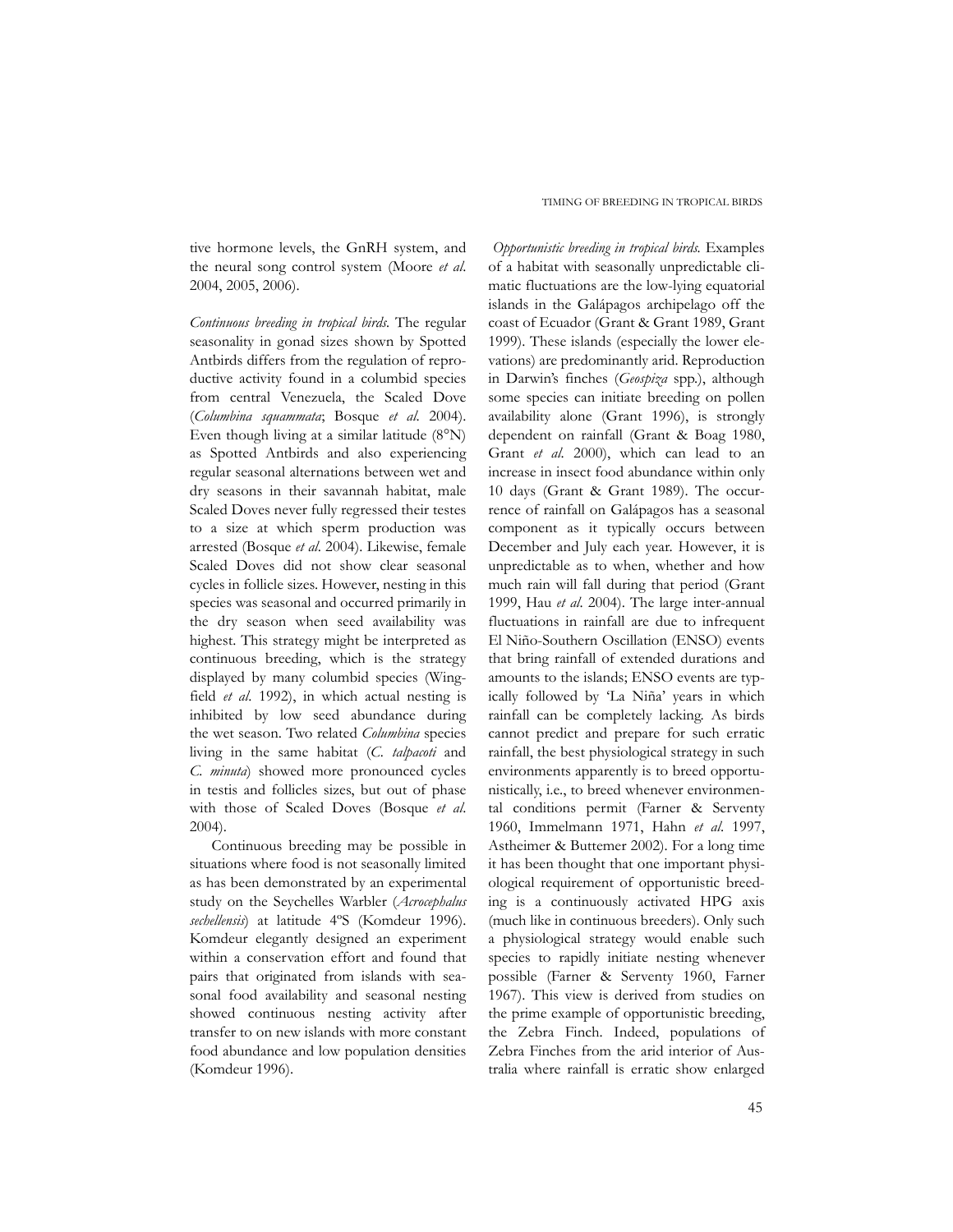gonads over prolonged periods of time (Davies 1977). However, new data from this and other species question the notion that opportunistic breeding requires semi-activated gonads. Small Groundfinches (*Geospiza fuliginosa*), a species of Darwin's finch, showed full gonadal regression after the termination of the breeding season and throughout a 10 month drought period (Hau *et al*. 2004). Furthermore, Australian Zebra Finches from the southern part of their range also fully regressed their gonads during non-breeding in winter (Perfito *et al*. 2007).

### HOW DO TROPICAL BIRDS KNOW WHEN TO BREED?

How do tropical bird species from various habitats assess environmental conditions, (i.e., which environmental stimuli do they respond to for timing reproductive events)?

*Responses to photoperiodic variations.* Responsiveness to photoperiodic cues is a physiological capacity that is ubiquitous among bird species inhabiting higher latitudes (Murton & Westwood 1977, Follett 1984, Wilson & Donham 1988, Hahn *et al*. 1997, Dawson *et al*. 2001, Sharp 2005). Curiously, several near-equatorial bird species that have been examined were also able to respond to the large photoperiodic changes characteristic of temperate latitudes (see summary in Hau *et al.* 1998). For example, Rufous-collared Sparrows from Colombia became photoperiodic when moved to the higher latitude, and associated changes in day length, of the Univ. of California, Berkeley campus (Miller 1965). The native population exhibited year-round breeding with two peaks while the transplanted population exhibited a typical high-latitude pattern of breeding in the spring (Miller 1959, 1962). Likewise, equatorial African Stonechats showed similar responses to temperate-zone photoperiodic variations as

European Stonechats (Gwinner & Dittami 1985, Gwinner & Scheuerlein 1999). The existence of such responsiveness to day length was considered paradoxical because sedentary near-equatorial species would never experience such large annual variations in day length in the wild, and the actual variations in day length at tropical latitudes were considered too small to be detected (e.g., Gwinner & Dittami 1985).

However, photoperiodic experiments in captive Spotted Antbirds from Panama revealed that near-equatorial birds are able to detect small variations in photoperiod (Hau *et al*. 1998): Spotted Antbirds increased gonad sizes and song activity in response to an abrupt increase in day length of one hour (the maximal natural change in photoperiod at their latitude), as well as by an increase of only 17 min (Hau *et al*. 1998). Since this finding, a subtropical Estrildid and an Emberizid from India (Chandola-Saklani *et al*. 2004, Rani *et al*. 2005), and the European Starling (*Sturnus vulgaris*) from Britain have been shown to be as highly photosensitive as Spotted Antbirds (Dawson 2007; see also discussion on evolution of photoperiodism below).

Photoresponsiveness might indeed be an adaptive physiological capability for species like Spotted Antbirds that live in seasonally predictable habitats, because changes in day length could be used to stimulate gonadal growth in anticipation of the rainy season (Hau *et al*. 1998, Wikelski *et al*. 2000). Such preparatory gonad growth would ensure that the birds are physiologically ready when the rainy season starts. It is unclear whether responsiveness to photoperiodic changes is beneficial for species in which changes in day length do not correspond with rainfall patterns or seasonal changes in food availability. Interestingly, it has recently been shown that even opportunistic breeders such as Zebra Finches can respond to large photoperiodic signals (Bentley *et al*. 2000a; see also Meijer *et*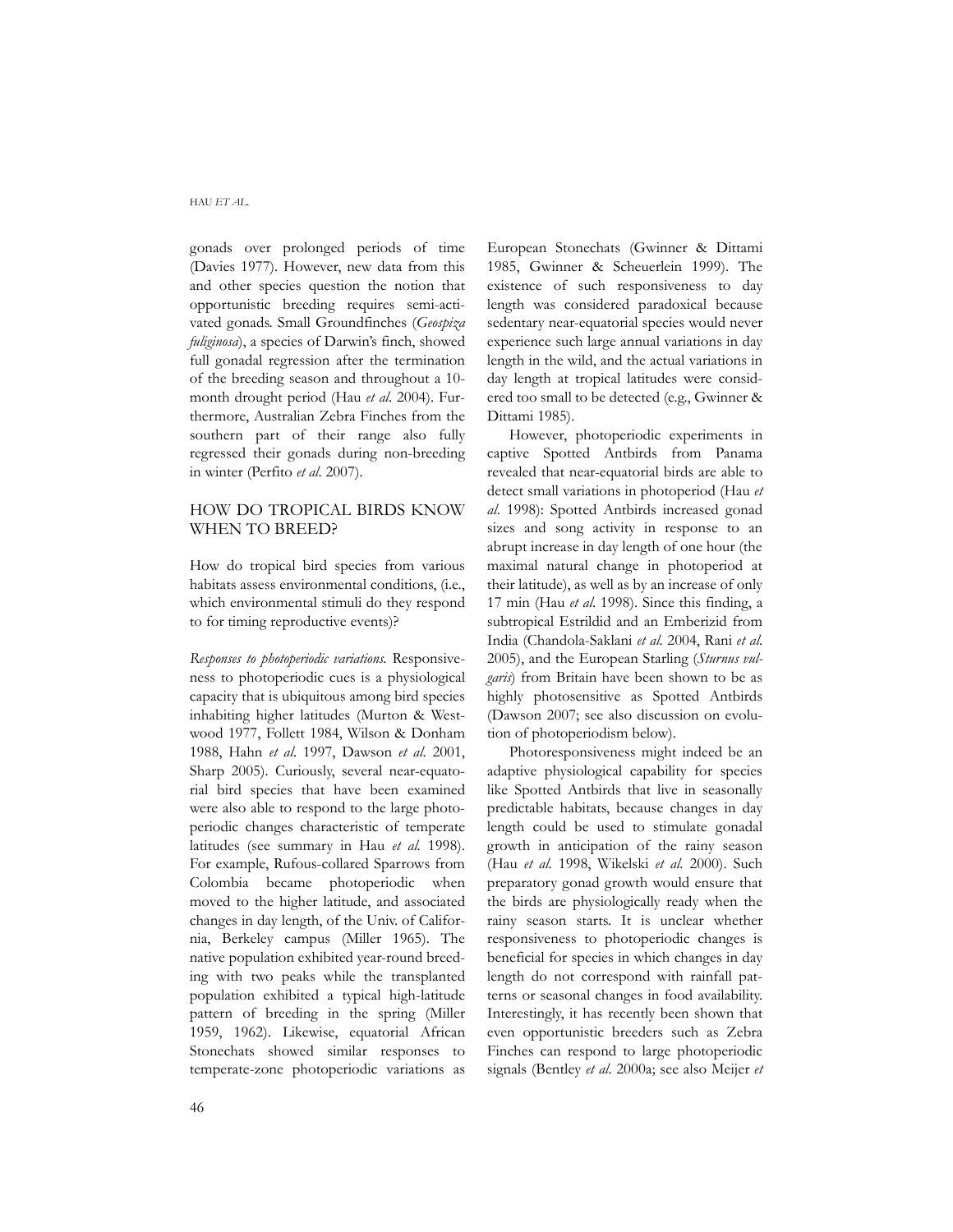*al*. 1996), suggesting that this trait is highly conserved among avian species, even in those that inhabit areas with unpredictable climatic variations.

*Responses to light intensity variations.* Even though populations living right at the equator might possess the physiological capability to respond to photoperiod, they are unlikely able to detect the slight variations in day length in their habitat. According to astronomical charts, annual variations in day length variations at the equator are less than 4 min (e.g., for equatorial Ecuador, Moore *et al*. 2005) although actual measurements at an equatorial site in Kenya showed annual day length variation up to 35 min (Dittami & Gwinner 1985). However, they might be utilizing seasonal variations in other photic environmental information such as in light intensity (Gwinner & Scheuerlein 1998). In many tropical habitats, light intensity during the day is substantially higher during the dry season, when cloud cover and humidity are low (and deciduous trees may loose their leaves in forested areas) compared to the rainy season. Indeed, experiments on captive equatorial Stonechats from Kenya have provided evidence that these birds can synchronize their circannual rhythms in reproductive activity accordingly (Gwinner & Scheuerlein 1998). Birds were held under a constant photoperiod but with bi-annual variations in light intensity during the day. This experimental schedule led to a synchronization of their circannual reproductive rhythms in such a way that they increased gonad sizes during the late dry season in advance of the rainy season during which they breed (Gwinner & Scheuerlein 1998). These findings suggest that even equatorial birds may be able to use photic information to predict seasonal variations in the environment, via measuring light intensity. Indeed, climatic variation in the habitat of Stonechats in Kenya are fairly regular between years, and

the combination of possessing circannual rhythms (Gwinner & Dittami 1990) with a sensitivity to long-term cues such as light intensity might enable these birds to breed seasonally even at the equator (Gwinner & Scheuerlein 1998).

Apart from functioning directly as a seasonal cue, light intensity might also influence the perception of day length in birds, by as yet unknown mechanisms. In temperate-zone birds held at fixed photoperiods high light intensities during the day can elicit responses that are usually shown in response to longer day length whereas low light intensities can elicit responses more similar to those under short photoperiods (Bisonnette 1931, Bartholomew 1949, Bentley *et al*. 1998; see also Kumar & Rani 1996, Misra *et al*. 2004). Hence, seasonal variations in light intensity could amplify slight variations in photoperiod and thus facilitate their detection in nearequatorial habitats. Indeed, correlational data for Spotted Antbirds from Panama show that light intensity is highest during the early part of the year when birds start growing their gonads, perhaps amplifying the small increases in photoperiod that occur at that time (Fig. 2, Hau unpubl. compiled from Wikelski *et al*. 2000).

*Responses to variations in sunrise and sunset times.* A third photic signal that might be available even to equatorial populations is regular seasonal variations in sunrise and sunset times (Gwinner & Dittami 1985, Borchert *et al*. 2005). Even though day length hardly varies directly at the equator, the times of sunrise and sunset change annually by about 30 min (Borchert *et al*. 2005). These variations have long been proposed to provide potential seasonal cues, but only recently have data been published that support this hypothesis. A compilation of flowering data of various species of tropical trees suggested that these trees may synchronize their flowering times with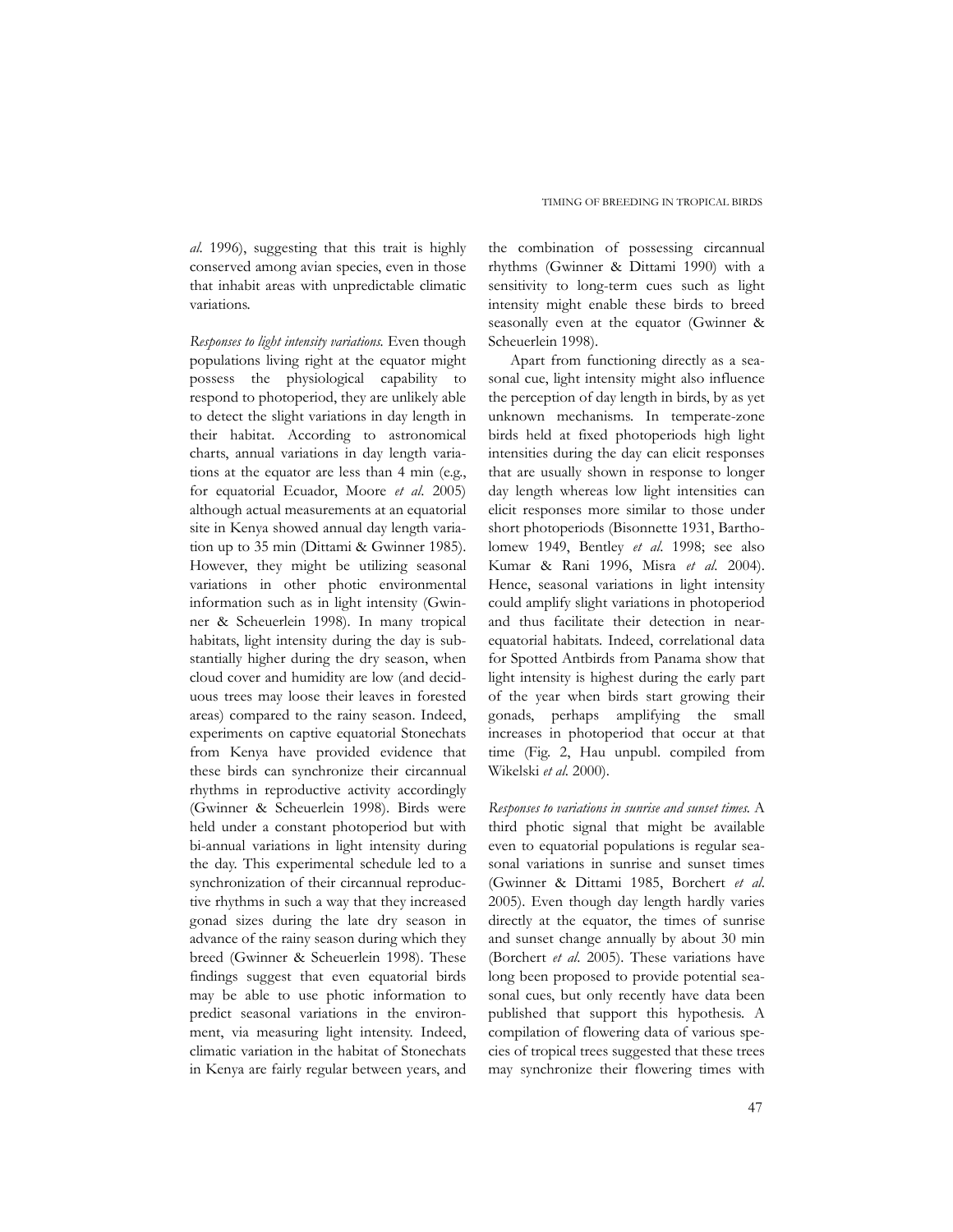

FIG. 3. Variations in testis volume of male Spotted Antbirds from Panama (a, in mm<sup>3</sup>, means ±9 5% CI from the first year, asterisk (\*) denotes the first significant increase in testis sizes in the population) relative to seasonal changes in sunrise times (b), sunset times (c), and day length (d, all in minutes, and all 20 day running average, following Borchert *et al*. 2005). The thick line in b-d represents data obtained from astronomical charts. Individual data points are values obtained from a light logger positioned in a territory of a Spotted Antbird in the forest understory (note that data collection ceased in July). Light grey vertical bar indicate inflection points and dark grey vertical bars indicate periods of maximal changes of all photic variables (Hau unpubl.).

seasonal variations in sunset times (Borchert *et al*. 2005).

It is so far unknown whether animals have

the potential to detect annual variations in the times of sunrise and sunset. Equatorial Rufous-collared Sparrows do seasonally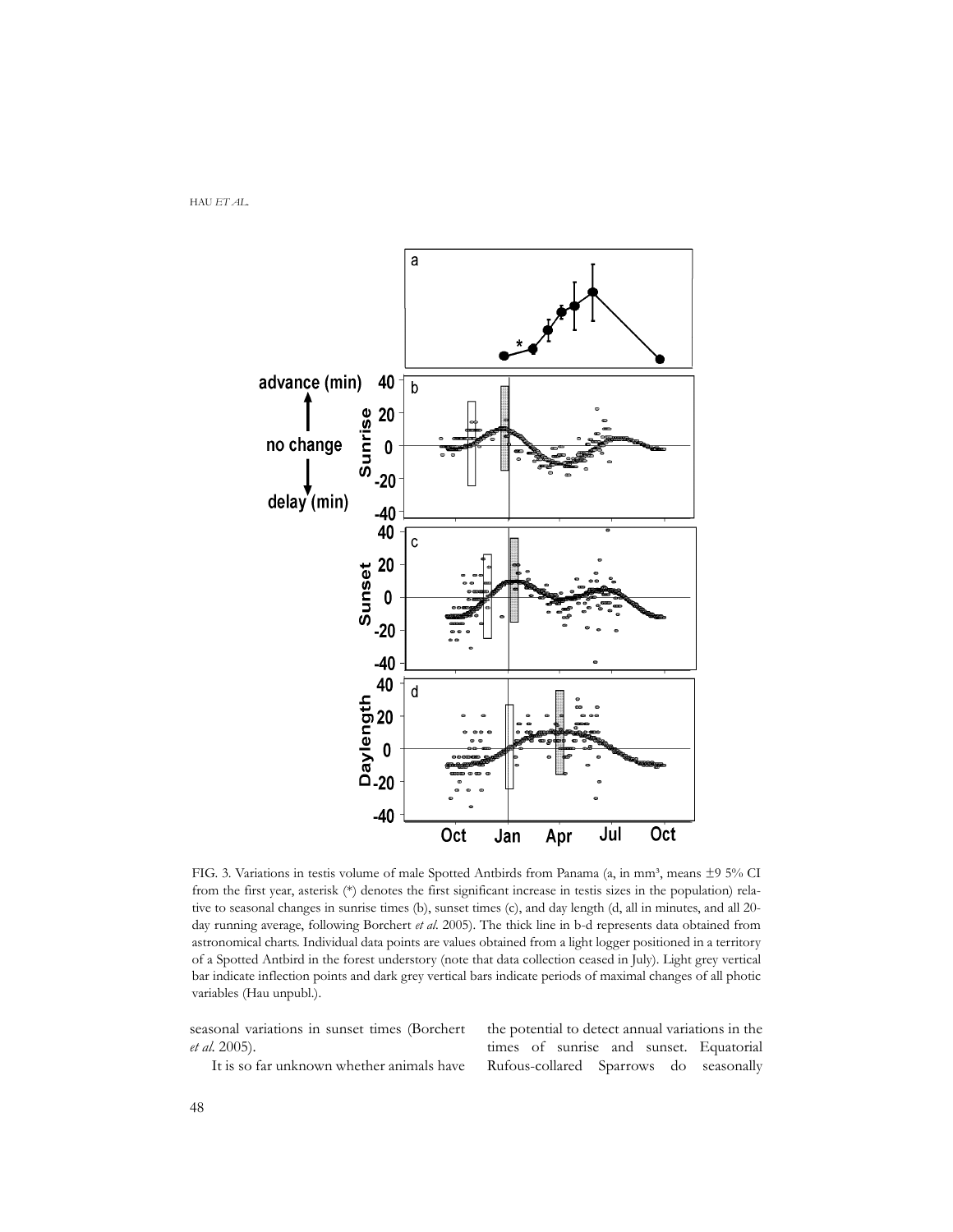change their daily activity period with seasonal changes in sunrise/sunset times (Moore unpubl.). An ongoing long-term experiment is currently testing this idea in captive equatorial African Stonechats (W. Goymann, I. Schwabl, B. Helm & I. T. Moore unpubl.).

To examine the possibility that sunrise and sunset times could provide seasonal information for near-equatorial Spotted Antbirds, 20 day differences of sunrise and sunset times as well as of daylength from astronomical charts were computed (solid lines in Fig. 3, following the methods of Borchert *et al*. 2005), and visually compared with seasonal variations in testis sizes of free-living males (Fig. 3a). The inflection points and the periods of maximal change for both sunrise and sunset times fall either before or within the period in which free-living Spotted Antbirds show the first significant increase in testis size (Fig. 3; Hau unpubl.). Since previous work had indicated that Spotted Antbirds can respond to slight variations in photoperiod (Hau *et al*. 1998), the present data suggest that they could obtain additional seasonal information from sunrise and sunset times as well. However, when data obtained from a light logger positioned in the forest understory where Spotted Antbirds live (individual data points in Fig. 3) were superimposed on the astronomical values, large daily variations in actual values became apparent. This variation is due to the fact that the logger (which has a lower threshold of sensitivity of about 0.2 lux; Wikelski *et al*. 2000) registers photic information influenced by natural events such as cloud and leaf cover. This raises several interesting questions that need to be addressed experimentally. For example, some of the natural scatter around the astronomical averages might function to amplify small changes in any of the three variables. For example the scatter in sunrise times between October and November appears to predominantly amplify the astronomically calculated advance in sunrise time (i.e., they are more often above the line drawn from astronomical data; Fig. 3b), thus perhaps making the signal easier to detect. However, some of the variation is in both directions, for example in sunset times and day length (Figs 3c & 3d), probably obscuring actual changes in these variables and making it more difficult to detect the direction of change. Hence, we need to increase our understanding of how organisms cope with such daily variations and still potentially extract precise information on times of sunrise and sunset as well as day length using experimental methods. Other photic signals that might be available to nearequatorial birds as seasonal signals include the spectral composition of the light (e.g., Rani & Kumar 2000, Malik *et al*. 2001, Rani *et al*. 2001). It is conceivable that birds especially at near-equatorial latitudes use any signal available, and that the use of multiple signals improves the predictability of changes in the environment.

*Use of non-photoperiodic cues.* Environmental cues that show continuous and regular seasonal variations, such as day length and times of sunrise and sunset can be assessed at any point of the year and therefore are exquisitely suited for adjusting an individual's state in advance of actual environmental changes, if they reliably predict local environmental conditions. However, environmental conditions in tropical areas can show considerable year-to-year variation (Wingfield *et al*. 1992, Wikelski *et al*. 2000, Grant 1999), requiring additional mechanisms that allow individuals to tailor reproductive activity to local conditions.

A direct assessment of food availability would be the most direct means to evaluate whether environmental conditions are suitable for breeding. Food cues do not provide much advance notice for individuals that have completely regressed their gonads and hence would need some time to grow the gonads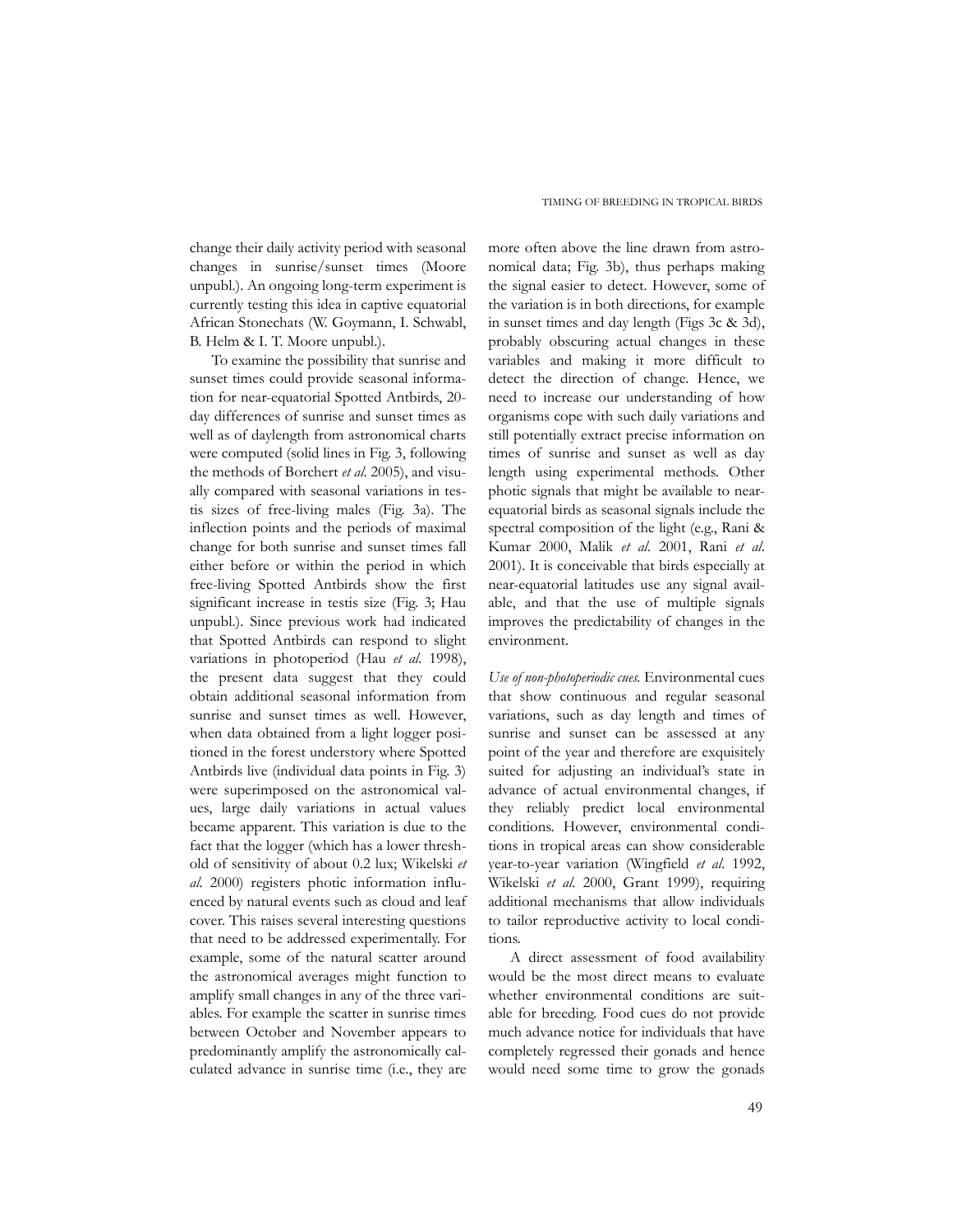before attempting to breed (which can take between 4 and 6 weeks in most temperate zone species, e.g., Farner & Wilson 1957). However, in species such as Spotted Antbirds in which the reproductive axis is activated by photoperiodic cues in advance of breeding, it can provide very precise information for adjusting the rate of gonadal development (Wikelski *et al*. 2000, Hau *et al*. 2000). Spotted Antbirds in Panama began gonadal development at similar times in two years that differed in the onset of the rainy season, as expected from the use of photoperiodic cues (Wikelski *et al*. 2000). However, in a year in which the rainy season was delayed by about 6 weeks compared to the previous year, the rate of gonadal development was slower, and males reached testis sizes that were assumed to be spermatogenic about one month later compared to a year with an earlier onset of the rainy season (Wikelski *et al*. 2000, Hau *et al*. 2000). Experiments on captive male Spotted Antbirds supported the hypothesis that food availability is used to adjust the rate of testis development: a group of males kept on an enriched diet grew their gonads faster and reached mature sizes within 3 weeks of food improvement, whereas individuals maintained on a standard diet did not develop their gonads further and did not develop fully mature gonads (Hau *et al*. 2000). Hence, food availability might provide a 'supplementary cue' (Wingfield & Kenagy 1991) for Spotted Antbirds to fine-tune the rate of gonadal development with environmental conditions in a particular year (see also Kumar *et al*. 2001). Likewise, in equatorial African Stonechats food abundance appears to function as a supplementary cue by modifying the actual nesting times within a given year; though food cues did not synchronize the circannual rhythm of reproduction and molt in free-living birds (Scheuerlein & Gwinner 2002).

Opportunistically breeding birds are

expected to rely heavily on short-term cues since long-term cues such as photoperiod, even where available, are not predictive of environmental conditions. Indeed, in captivity, Zebra Finches can breed year-round, suggesting that unlimited food in captivity and continuous social stimulation from having mates and other conspecifics in proximity (i.e., in a breeding colony) are sufficient to maintain reproductive activity (Oksche *et al*. 1963, Zann 1996). The use of short-term cues is also supported by experiments in wild Zebra Finches. Male Zebra Finches from southern Australia with completely regressed testes were brought into captivity and exposed to either short or long photoperiods (Perfito *et al* 2007). However, despite the difference in photoperiodic treatment, both groups significantly and similarly increased their gonads, suggesting that cues other than photoperiod stimulated reproduction (Perfito *et al*. 2007). Those cues likely are related to food abundance – but could also be social – since males were kept in same-sex groups of four with visual and acoustic access to females. Experiments on the Lesser Sundas subspecies of the Zebra Finch (*Taeniopygyia g. guttata*) corroborate that food cues are strong stimuli for reproductive activity (Perfito *et al*. 2008) and might be the actual stimuli that underlie the previously observed reproductive response to long day lengths in this species (Bentley *et al*. 2000a). This interpretation comes from an experiment showing that Zebra Finches exposed to long photoperiods significantly grew their gonads, while birds on the identical long photoperiod but with the amount of food restricted to short-day intake did not grow their gonads, similar to a group kept on short days (Perfito *et al*. 2008). Hence, it is possible that in this species reproductive activity is stimulated by extended feeding times or increased food abundance under long days, not by changes in day length *per* se, although in many other birds species it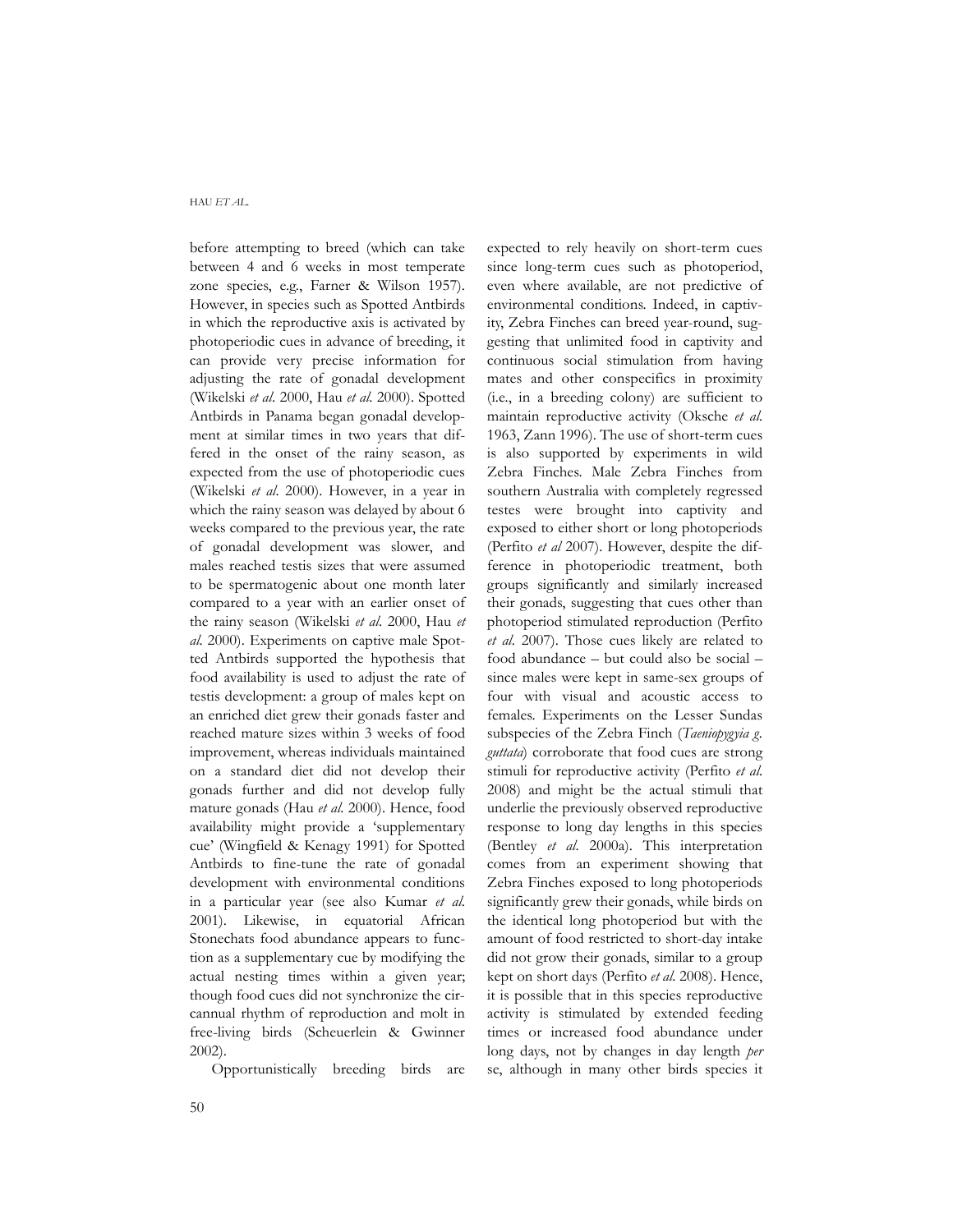has been confirmed that photoperiodic stimuli, and not extended feeding times stimulated reproductive activity (e.g., Ward 1972, Wingfield 1983, Dawson 1986, Hahn 1995).

Social cues are also probably of prime importance to tropical birds, especially those with socially monogamous mating systems (Kunkel 1974, Stutchbury & Morton 2001). Even the most seasonally breeding species of tropical bird are probably more flexible and asynchronous at the population level than high latitude birds due to a higher betweenyear variability in environmental seasonality. This situation makes coordination within pairs of utmost importance, especially for the male if he is to assure paternity of the offspring. In seasonally breeding, socially monogamous, Rufous-collared Sparrows in Ecuador, there is evidence that pairs synchronize seasonal growth of the gonads independent of the rest of the population (Moore *et al*. 2005). However, it is so far still unclear whether the male or the female is driving the synchrony.

Direct activation of the reproductive axis in avian species by social cues (e.g., song) is well known (for review, see Wingfield 1994). Interestingly, some of the best-studied species with respect to male song affecting female reproduction are in two continuous breeders: the Ring Dove (*Streptopelia risoria*; Lehrman 1965, O'Connell *et al*. 1981, Cheng and Zuo 1994) and the Canary (*Serinus canaria*; Hinde 1976, Bentley *et al*. 2000b), both of which inhabit temperate zone areas. Bentley and colleagues (2000b) found that male Canary song enhanced follicular development, advanced timing of egg-laying and total number of eggs laid in female Canaries. The extent to which social cues over-ride other environmental information in reproductive timing remains to be tested in tropical species. More generally, tropical species appear to show relatively high sensitivity to social, and other non-photic cues, and thus represent ideal models for

understanding the pathways by which these cues are integrated by the HPG axis (see below).

# HOW DO CUES REGULATE REPRODUCTION IN TROPICAL BIRDS?

The GnRH system is considered the most important endocrine on/off switch in the brain for the HPG axis. Most vertebrates possess at least two forms of GnRH; birds in fact possess three: GnRH-I, -II and –III (Bentley *et al*. 2004). In temperate zone species, GnRH-I is regulated via photoperiodic information and appears to be strongly responsible for regulating the activity and regression of the HPG axis (Ball & Hahn 1997, Ball & Bentley 2000, Dawson *et al*. 2001, Sharp 2005). To date, we know very little about the GnRH system of tropical birds. Many species of tropical birds respond to injections of GnRH with increased secretion of luteinizing hormone (e.g., Wingfield *et al*. 1991, Levin & Wingfield 1992, Moore *et al*. 2002, O'Brien & Hau unpubl.). Furthermore, GnRH injections stimulate secretion of testosterone in males presumably from luteinizing hormone stimulation (Wingfield *et al*. 1991, Moore *et al*. 2002, Goymann & Wingfield 2004), suggesting that the endocrine cascade downstream from GnRH is not very different from that of temperate zone birds. However, how GnRH is regulated in the brain is unknown for the vast majority of tropical species. Therefore, we cannot yet assess whether GnRH-I is the main endocrine on/off switch in tropical birds as well, and whether the response of tropical birds to non-photoperiodic cues, especially in absence of photoperiodic cues transduced via GnRH-I or other forms of GnRH.

However, two recent studies have provided some insight into the regulation of the GnRH system in tropical birds. A recent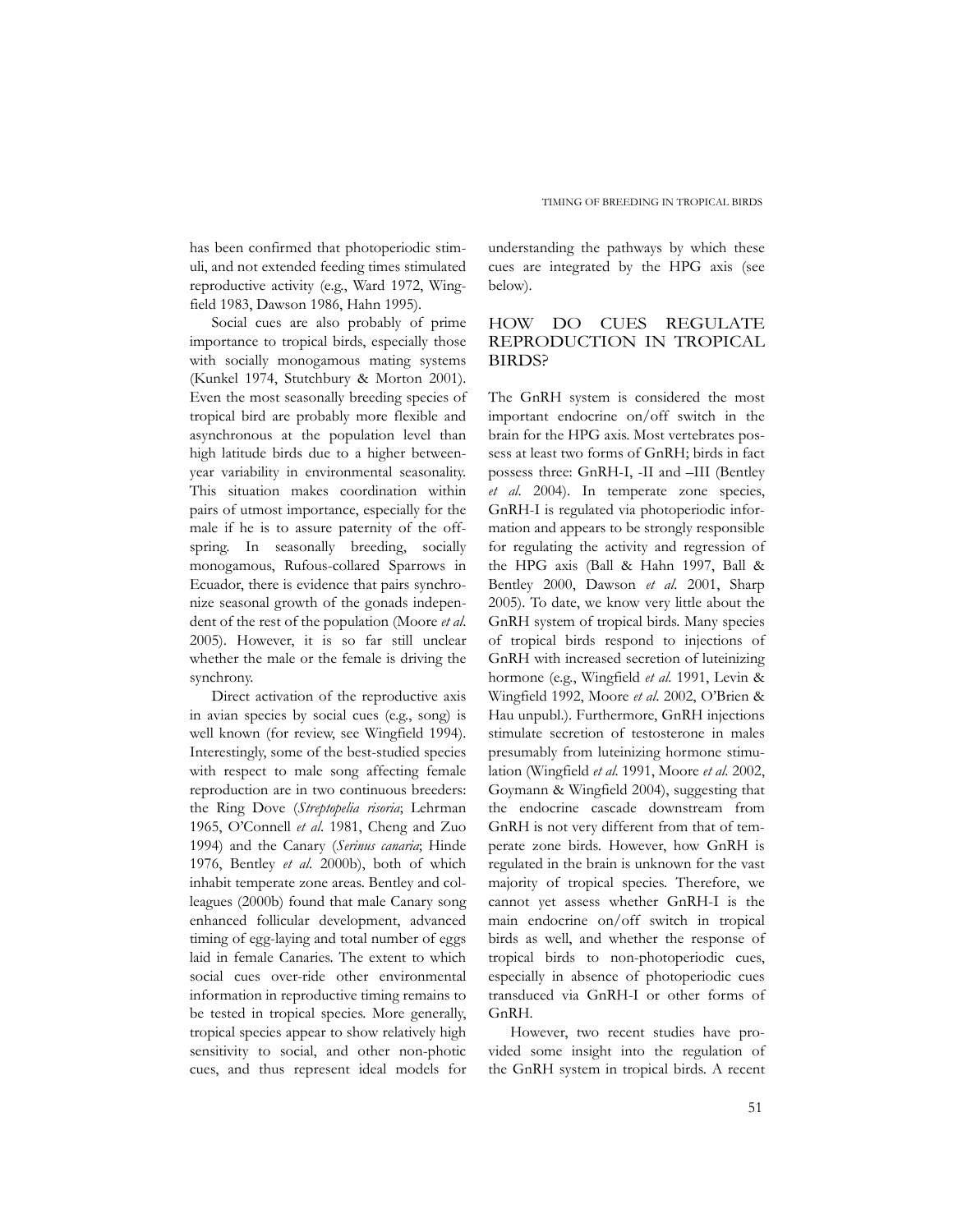study in equatorial Rufous-collared Sparrows showed that the GnRH system is intact and functional, and that it is regulated by nonphotoperiodic cues (Moore *et al*. 2006). Moore and colleagues studied two populations of Rufous-collared Sparrows that live on two opposite slopes of an Andean mountain in Ecuador, separated by only 25 km. Seasonal rainfall patterns on these two slopes are opposed, with one population receiving rainfall and hence breeding in September and the other population receiving rainfall, and breeding in February. In both populations, male birds had larger GnRH neurons during the breeding season compared to the non-breeding season regardless of the time of year; the antibody recognized both GnRH-I+II but based on the location of the cells were considered to be GnRH-I cell bodies (Moore *et al*. 2006). These data suggest that the GnRH system is up-regulated with reproductive axis activation. Since the two populations experience the same photic variations, environmental cues other than photoperiod must be regulating GnRH (Moore *et al*. 2006). However, one should keep in mind that studies measuring GnRH-ir with immunocytochemistry do not measure production and secretion rates directly.

In opportunistically breeding Zebra Finches, Perfito and colleagues obtained evidence that non-photoperiodic cues regulate GnRH-I and GnRH-II differently (Perfito *et al*. 2006). Zebra Finches were subject to a slow water restriction regime, which is the only known way in which the reproductive axis of captive Zebra Finches can be inhibited (Sossinka 1974, Vleck & Priedkalns 1985). Indeed, male Zebra Finches whose water availability was successively limited to 1 ml a week over the course of 9 weeks showed a reduction in gonad sizes and LH secretion (Perfito *et al*. 2006). However, the number of GnRH-I cells in the brain of birds kept under this water restriction regime for an additional

2 weeks was undistinguishable from those of birds taken directly from the breeding colony, from birds whose water supply had been restored to *ad libitum* levels, and from birds that were kept for the same amount of time and under the same experimental conditions but with continuous *ad libitum* water. Interestingly, GnRH-II cell numbers varied between experimental groups, such that only the individuals taken directly from the breeding colony had significantly more GnRH-II cells than all other groups (Perfito *et al*. 2006). Hence, water restriction does not account for the variation in GnRH-II cell numbers among experimental groups. In contrast, the fact that the group that was taken through the entire experiment with water available *ad libitum* had low GnRH-II cell numbers suggests that social cues might be regulating GnRH-II (Perfito *et al*. 2006). All experimental groups, except the group directly taken from the breeding colony, had experienced limited social interactions, since they were housed singly and only with other males nearby. Since GnRH-II stimulates sexual behaviors, at least in female songbirds studied to date (Maney *et al*. 1997, Bentley *et al*. 2006), it remains an exciting potential player in reproductive axis activation in tropical species.

## ECOLOGICAL AND EVOLUTION-ARY IMPLICATIONS

What are the implications of the data reviewed above for our understanding of the ecological and evolutionary physiology of the timing of reproduction in birds? First, these data once again emphasize that tropical birds are valuable model systems, because their high diversity and distribution across a wide spectrum of habitats provides us with the opportunity for highly informative comparative studies. That said, there still are relatively few systems that have received sufficient attention to be able to draw some conclu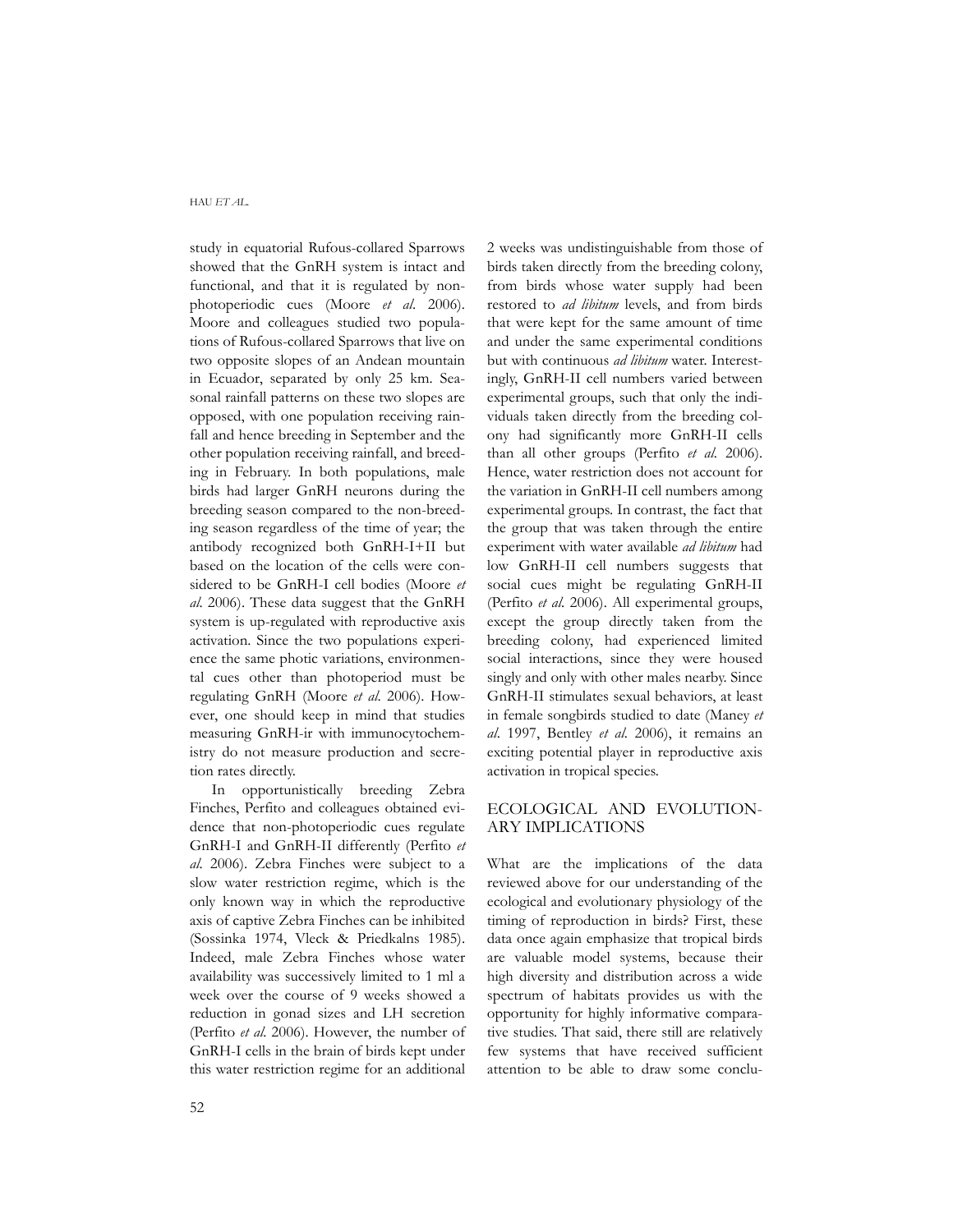sions. Second, even though we have made progress in understanding how tropical birds cope with seasonal variations in their environment, we are still far removed from understanding the evolutionary implications of these findings.

For example, the available data set suggests that several features of the HPG-axis are conserved. First, the general responsiveness to photoperiod appears at this point to be ubiquitous among avian taxa; although the new finding that in the Lesser Sundas finch extended feeding times or increased amount of food might be the actual stimuli underlying its response to long photoperiods suggests that some caution is required before making sweeping generalizations. Second, the major components and general functioning of the HPG-axis seem to be conserved as well. GnRH is present in tropical birds and correlates with reproductive activity, at least in seasonally-reproducing species like the Rufouscollared Sparrow; but perhaps is continually elevated in opportunistic breeders such as Zebra Finches. Furthermore, GnRH-release stimulates LH secretion like in temperate zone birds. Third, the general mechanisms that lead to a regression and growth of reproductive organs (either triggered by endogenous or exogenous cues) is present in tropical species as well, even in those that live in seasonally unpredictable habitats. It is likely, but remains to be established, that variations in GnRH-I secretion are at the basis of fluctuations in the size of reproductive organs.

It is presently unclear whether certain components of the system regulating reproductive physiology in tropical birds show evidence of evolutionary adaptation. The discovery of a high sensitivity to small variations in photoperiod in tropical birds (Hau *et al*. 1998, Chandola-Saklani *et al*. 2004, Beebe *et al*. 2005, Rani *et al*. 2005; see also Styrsky *et al*. 2004) has initially suggested that this might be an evolutionary adaptation in tropical birds to

utilize photoperiodic information close to the equator (Hau *et al*. 1998). However, the recent findings of a similarly high photosensitivity in European Starlings, which synchronized their reproductive cycles with a simulated photoperiod of 9°N (the latitude of Panama, which is outside their range of distribution; Dawson 2007), cast doubt on the interpretation that this capability is specific to species that live at low latitudes.

The apparent limitations in realistically interpreting the available data in an evolutionary context emphasize that we urgently need more, and in particular phylogenetically controlled studies, on the organization of reproductive physiology in birds (Moore *et al*. 2002, Hahn & McDougall-Shackleton 2008). Hahn & McDougall-Shackleton (2008) distinguish three scenarios that may account for interspecific variability in physiological organization, which need to be addressed experimentally to understand evolutionary patterns. (1) The adaptive specialization hypothesis assumes that evolutionary adaptation in a certain trait has actually occurred. (2) The conditional plasticity hypothesis assumes that physiological systems are plastic and can function well in diverse habitats. (3) The phylogenetic history hypothesis assumes that traits have been retained over evolutionary history, and have not been selected against. Only carefully designed comparative studies, in which phylogenetic relationships are being controlled for, can disentagle which of the three mechanisms generates the observed variability in breeding schedules and response to environmental cues (Hahn & McDougall-Shackleton 2008).

Hence, many evolutionary questions at present unfortunately remain unanswered. For example, why do we see an apparent conservation in some physiological traits such as a responsiveness to photoperiod? Is the nearubiquity of this trait due to positive selection on photoresponsiveness for the temporal regulation of reproduction or other life-cycles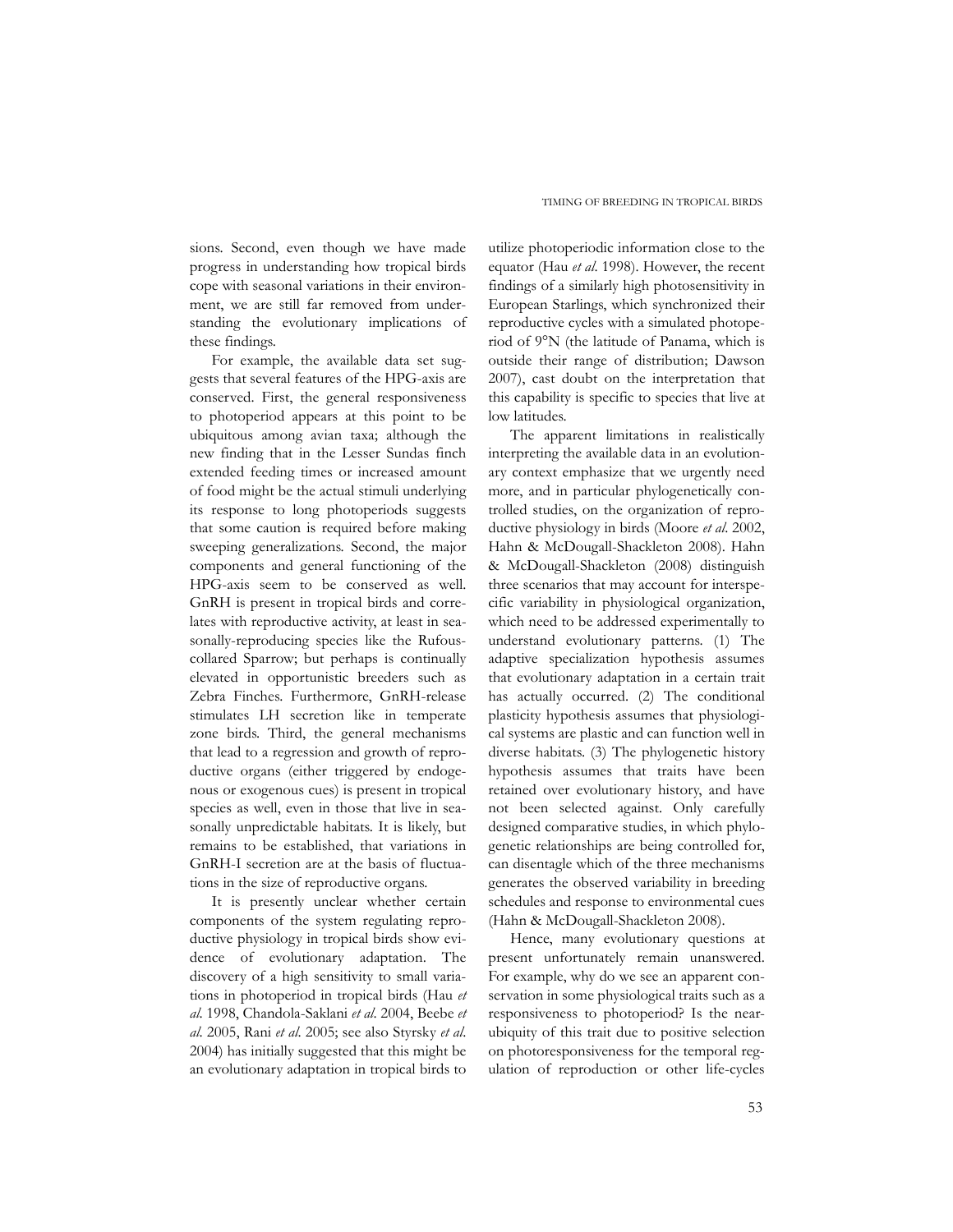stages (molt, migration, etc.)? Or is it a phylogenetic relic that has not been selected against (Gwinner & Dittami 1985)? Perhaps the above-mentioned new data on the Lesser Sundas finch suggest that the responsiveness to photoperiod is not a phylogenetic relic but instead is under positive selection, even in near-equatorial species? Further, why do traits such as the composition and functioning of the HPG-axis show little variation between species? Is one reason that this system is highly complex, with many components depending on each other (e.g., Fig. 1)? It is conceivable that such complex systems require very strong selection pressures and long evolutionary times to change, because variations in the functioning of one part might impair the functioning of the entire system; but this is currently unknown.

Nevertheless, the lack of available data also emphasizes that there is much room for exciting new research, in which tropical species could play a prominent role. Future work on tropical birds will not only be crucial for understanding questions on the evolution of reproductive physiology, but also for increasing our knowledge on the mechanisms that underlie the responses of vertebrates to their environments. How are seasonal variations in light intensity perceived? Are they detected by a specialized mechanism separate from, but interacting with, the photoperiodic system? Or is the photoperiodic system inherently susceptible to light intensity cues as well (Gwinner & Scheuerlein 1998)? Can animals detect seasonal variations in sunrise/ sunset cues and how do they accomplish this? How are food cues perceived, either in addition to or separate from, photoperiodic information (Hau *et al*. 2000, O'Brien & Hau 2005)? How do short-term cues such as food availability, rainfall, social cues etc. affect the HPG-axis? Studies on tropical birds have a high potential to make significant progress in our understanding of the

interactions of vertebrates with their environments.

### ACKNOWLEDGMENTS

Many thanks to Joseph Wunderle, Jorge Perez, Carlos Bosque and Patricia Escalante for inviting M.H. to the Neotropical Ornithological Congress in Maturín, Venezuela. Martin Wikelski and John Wingfield were important contributors to parts of the work reviewed here. M.H. would like extend special thanks to Ebo and Helga Gwinner for having been inspiring role models and resourceful collaborators. M.H. is grateful to Roy Beckham for donating Lesser Sundas Zebra Finches. This material is based upon work supported by the National Science Foundation under grant no. IBN-0196297 to M.H. I.T.M. acknowledges the National Science Foundation for grant number IOB-0545735. Ana Moore translated the abstract. Wolfgang Goymann and Alex Scheuerlein provided insightful comments on a previous version of the manuscript.

### **REFERENCES**

- Ahumada, J. A. 2001. Comparison of the reproductive biology of two Neotropical wrens in an unpredictable environment in northeastern Colombia. Auk 118: 191–210.
- Astheimer, L. B., & W. A. Buttemer. 1999. Gonadal and hormonal patterns in the annual cycle of an Australian honeyeater. Proc. Int. Ornithol. Congr. 22: 1768–1783.
- Astheimer, L. B., & W. A. Buttemer. 2002. Changes in latitude, changes in attitude: a perspective on ecophysiological studies of Australian birds. Emu 102: 19–27.
- Ball, G. F. 1993. The neural integration of environmental information by seasonally breeding birds. Am. Zool. 33: 185–199.
- Ball, G. F., & J. Balthazart. 2002. Neuroendocrine mechanisms regulating reproductive cycles and reproductive behavior in birds. Pp. 649–798 *in* Pfaff, D. W. (ed.). Hormones, brain and behav-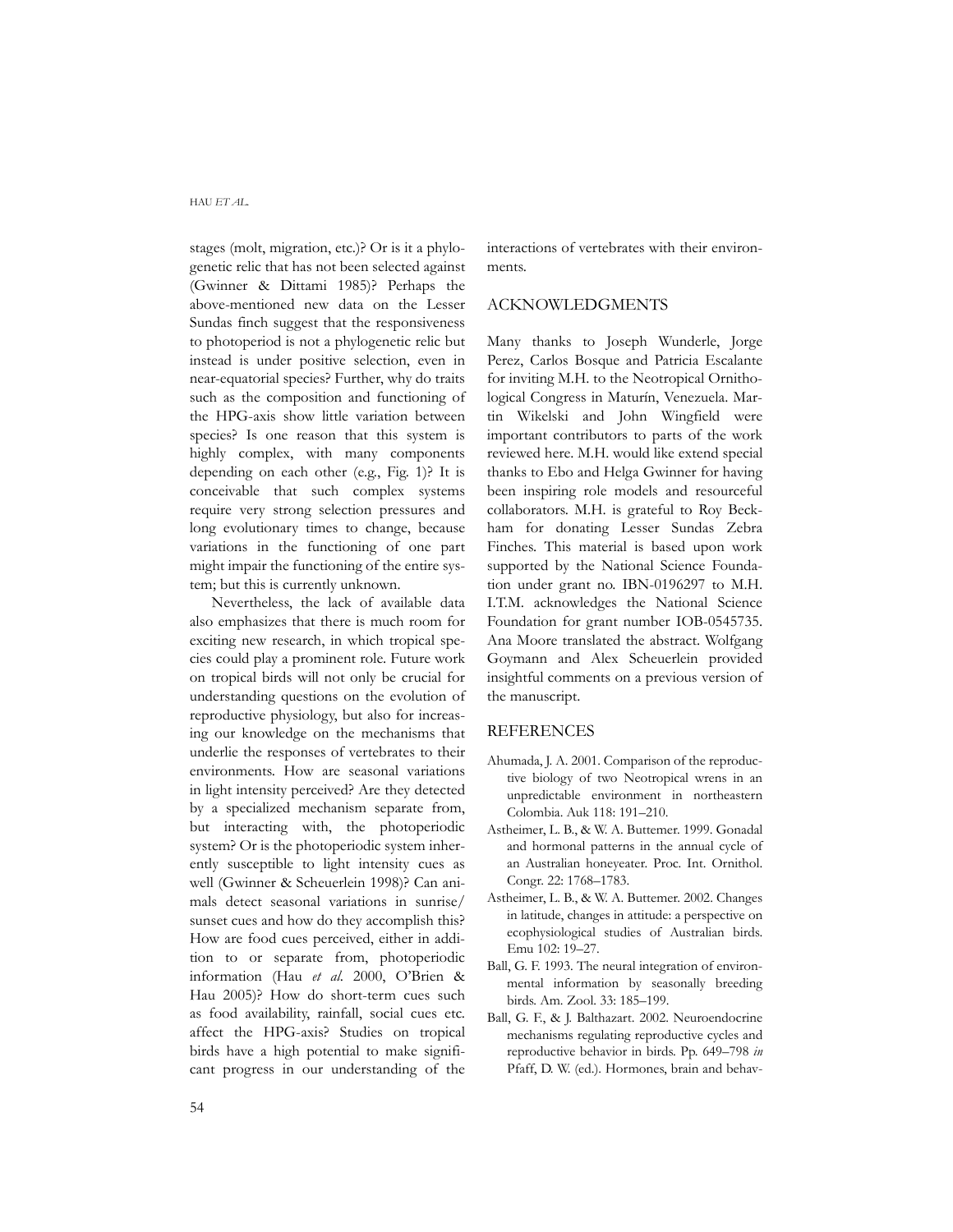ior. Volume 2. Academic Press, Amsterdam, The Netherlands.

- Ball, G. F., & G. E. Bentley. 2000. Neuroendocrine mechanisms mediating the photoperiodic and social regulation of seasonal reproduction in birds. Pp. 129–158 *in* Wallen, K., & J.E. Schneider (eds.). Reproduction in context. MIT Press, Cambridge, Massachusetts.
- Ball, G. F., & T. P. Hahn. 1997. GnRH neuronal systems in birds and their relation to the control of seasonal reproduction. Pp. 325–342 *in* Parhar, I. S., & Y. Sakuma (eds.). GnRH neurons: gene to behavior. Brain Shuppan, Tokyo, Japan.
- Bartholomew, G. A. 1949. The effect of light intensity and day length on reproduction in the English sparrow. Bull. Mus. Comp. Zool. Harv. 101: 433–476.
- Beebe, K., G. Bentley, & M. Hau. 2005. A seasonally breeding tropical bird lacks absolute photorefractoriness in the wild, despite high photoperiodic sensitivity. Funct. Ecol. 19: 505– 512.
- Bentley, G. E., A. R. Goldsmith, A. Dawson, C. Briggs, & M. Pemberton. 1998. Decreased light intensity alters the perception of day length by male European Starlings (*Sturnus vulgaris*). J. Biol. Rhythms 13: 148–158.
- Bentley, G. E., B. D. Spar, S. A. MacDougall-Shackleton, T. P. Hahn, & G. F. Ball. 2000a. Photoperiodic regulation of the reproductive axis in male Zebra Finches, *Taeniopygia guttata*. Gen. Comp. Endocrinol. 117: 449–455.
- Bentley, G. E., J. C. Wingfield, M. L. Morton, & G. F. Ball. 2000b. Stimulatory effects on the reproductive axis in female songbirds by conspecific and heterospecific male song. Horm. Behav. 37: 179–189.
- Bentley, G. E., I. T. Moore, S. A. Sower, & J. C. Wingfield. 2004. Evidence for a novel gonadotropin-releasing hormone in hypothalamic and forebrain areas in songbirds. Brain Behav. Evol. 63: 34–46.
- Bentley, G. E., J. P. Jensen, G. J. Kaur, D. W. Wacker, K. Tsutsui, & J. C. Wingfield. 2006. Rapid inhibition of female sexual behavior by gonadotropin-inhibitory hormone (GnIH). Horm. Behav. 49: 550–555.
- Bissonnette, T. H. 1931. Studies on the sexual cycle

in birds. V: Effects of light of different intensities upon the testis activity of the European Starling (*Sturnus vulgaris*). Physiol. Zool. 4: 542– 574.

- Borchert, R., S. S. Renner, Z. Calle, D. Navarrete, A. Tye, L. Gautier, R. Spichiger, & P. von Hildebrand. 2005. Photoperiodic induction of synchronous flowering near the Equator. Nature 433: 627–629.
- Bosque, C., M. A. Pacheco, & M. A. Garcia-Amado. 2004. The annual cycle of *Columbina* ground-doves in seasonal savannas of Venezuela. J. Field Ornithol. 75: 1–17.
- Bronson, F. H. 1989. Mammalian reproductive biology. Univ. of Chicago Press, Chicago, Illinois.
- Chandola-Saklani, A., K. K. Sharma, M. S. Bisht, & P. Lakhera. 1990. Ecophysiology of seasonal reproduction in the tropics: the Baya Weaver. Pp. 207–224 *in* Wada, M. (ed.). Endocrinology of birds: molecular to behavioral. Springer-Verlag, Berlin, Germany.
- Chandola-Saklani, A., A. Thapliyal, K. Negi, S. C. Diyundi, & B. Choudhary. 2004. Daily increments of light hours near vernal equinox synchronize circannual testicular cycle of tropical Spotted Munia. Chronobiol. Int. 21: 553–569.
- Cheng, M.-F., & M. Zuo. 1994. Proposed pathways for vocal self-stimulation: met-enkephalinergic projections linking the midbrain vocal nucleus, auditory-responsive thalamic regions and neurosecretory hypothalamus. J. Neurobiol. 25: 361–379.
- Cockrem, J. F. 1995. Timing of seasonal breeding in birds, with particular reference to New Zealand birds. Reprod. Fert. Dev. 7: 1–19.
- Crews, D., & M. C. Moore. 1986. Evolution of mechanisms controlling mating behavior. Science 231: 121–125.
- Davies, S. J. J. F. 1977. The timing of breeding by the Zebra Finch *Taeniopygia castanotis* at Mileura, Western Australia. Ibis 199: 369–372.
- Dawson, A. 1986. The effect of restricting the daily period of food availability on testicular growth of Starlings *Sturnus vulgaris*. Ibis 128: 572–575.
- Dawson, A. 2002. Photoperiodic control of the annual cycle in birds and comparison with mammals. Ardea 90: 355–367.
- Dawson, A. 2007. Seasonality in a temperate zone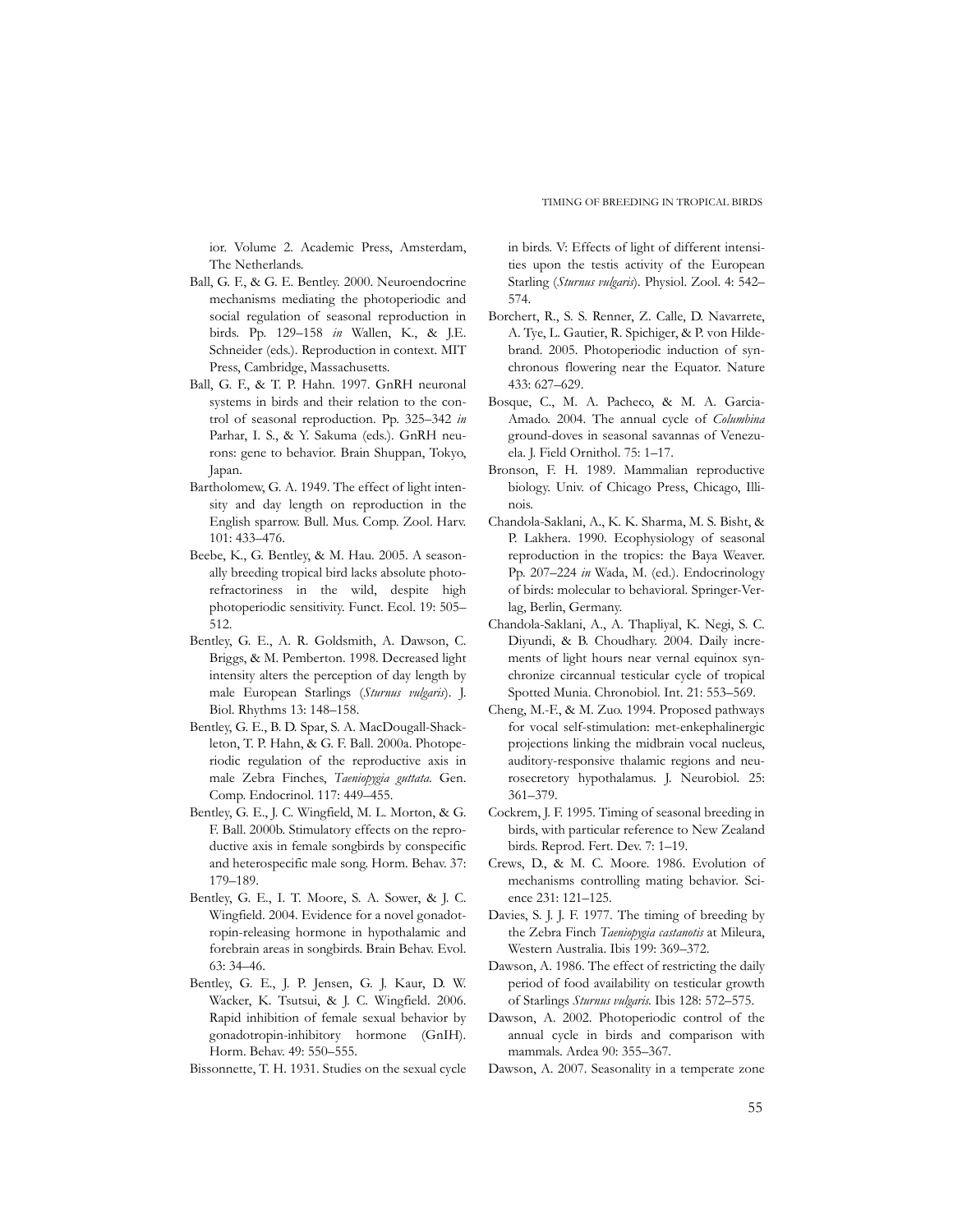bird can be entrained by near equatorial photoperiods. Proc. R. Soc. Lond. B 274: 721–725.

- Dawson, A., V. M. King, G. E. Bentley, & G. F. Ball. 2001. Photoperiodic control of seasonality in birds. J. Biol. Rhythms 16: 365–380.
- Dittami, J. P., & E. Gwinner. 1985. Annual cycles in the African Stonechat *Saxicola torquata axillaris* and their relationship to environmental factors. J. Zool. Lond. 207: 357–370.
- Dunlap, J. C., J. J. Loros, & P. J. DeCoursey. 2004. Chronobiology: biological timekeeping. Sinauer, Sunderland, Massachusetts.
- Farner, D. S. 1967. The control of avian reproductive cycles. Proc. Int.Ornithol. Congr. 14: 107– 133.
- Farner, D. S., & D. L. Serventy. 1960. The timing of reproduction in birds in the arid regions of Australia. Anat. Rec. 137: 354.
- Farner, D. S., & A. C. Wilson. 1957. A quantitative examination of testicular growth in the Whitecrowned Sparrow. Biol. Bull. 113: 254–267.
- Follett, B. K. 1984. Birds. Pp. 283–350 *in* Lamming, G. E. (ed.). Marshall's physiology of reproduction. Volume 1. Churchill Livingston, Edinburgh, UK.
- Goldman, B. D. 2001. Mammalian photoperiodic system: Formal properties and neuroendocrine mechanisms of photoperiodic time measurement. J. Biol. Rhythms 16: 283–301.
- Goymann, W., & J. C. Wingfield. 2004. Competing females and caring males. Sex steroids in African Black Coucals, *Centropus grillii*. Anim. Behav. 68: 533–540.
- Goymann, W., I. T. Moore, A. Scheuerlein, K. Hirschenhauser, A. Grafen, & J. C. Wingfield. 2004. Testosterone in tropical birds: effects of environmental and social factors. Am. Nat. 164: 327–334.
- Grant, B. R. 1996. Pollen digestion by Darwin's finches and its importance for early breeding. Ecology 77: 489–499.
- Grant, B. R., & P. R. Grant. 1989. Evolutionary dynamics of a natural population: the large Cactus Finch of the Galapagos. Univ. of Chicago Press, Chicago, Illinois.
- Grant, P. R. 1999. Ecology and evolution of Darwin's finches. 2nd ed. Princeton Univ.Press, Princeton, New Jersey.
- Grant, P. R., & P. T. Boag. 1980. Rainfall on the

Galapagos and the demography of Darwin's finches. Auk 97: 227–244.

- Grant, P. R., B. R. Grant, L. F. Keller, & K. Petren. 2000. Effects El Nino events on Darwin's finch productivity. Ecology 81: 2442–2457.
- Grieco, F., A. J. van Noordwijk, & M. E. Visser. 2002. Evidence for the effect of learning on timing of reproduction in Blue Tits. Science 296: 136–138.
- Gwinner, E. 1986. Circannual rhythms. Springer-Verlag, Berlin Heidelberg.
- Gwinner, E., & J. Dittami. 1985. Photoperiodic responses in temperate zone and equatorial Stonechats: a contribution to the problem of photoperiodism in tropical organisms. Pp. 279–294 *in* Follett, B. K., S. Ishii, & A. Chandola (eds.). The endocrine system and the environment. Springer-Verlag, Berlin, Germany.
- Gwinner, E., & A. Scheuerlein. 1998. Seasonal changes in day-light intensity as potential zeitgeber of circannual rhythms in equatorial Stonechats. J. Ornithol. 138: 407–412.
- Gwinner, E., & A. Scheuerlein. 1999. Photoperiodic responsiveness of equatorial and temperate-zone Stonechats. Condor 101: 347–359.
- Hahn, T. P. 1995. Integration of photoperiodic and food cues to time changes in reproductive physiology by an opportunistic breeder, the Red Crossbill *Loxia curvirostra* (Aves: Carduelinae). J. Exp. Zool. 272: 213–226.
- Hahn, T. P. 1998. Reproductive seasonality in an opportunistic breeder, the Red Crossbill (*Loxia curvirostra*). Ecology 79: 2365–2375.
- Hahn, T. P., T. Boswell, J. C. Wingfield, & G. F. Ball. 1997. Temporal flexibility in avian reproduction. Pp. 39–80 *in* Nolan Jr., V., E. D. Ketterson, & C. F. Thompson (eds.). Current ornithology. Volume 14. Plenum Press, New York, New York.
- Hahn, T. P., & S. A. MacDougall-Shackleton. 2008. Adaptive specialization, conditional plasticity, and phylogenetic history in the reproductive cue response systems of birds. Philos. Trans. R. Soc. Lond. B 363: 267–286.
- Hau, M. 2001. Timing of breeding in variable environments: Tropical birds as model systems. Horm. Behav. 40: 281–290.
- Hau, M. 2007. Regulation of male traits by testosterone: implications for the evolution of ver-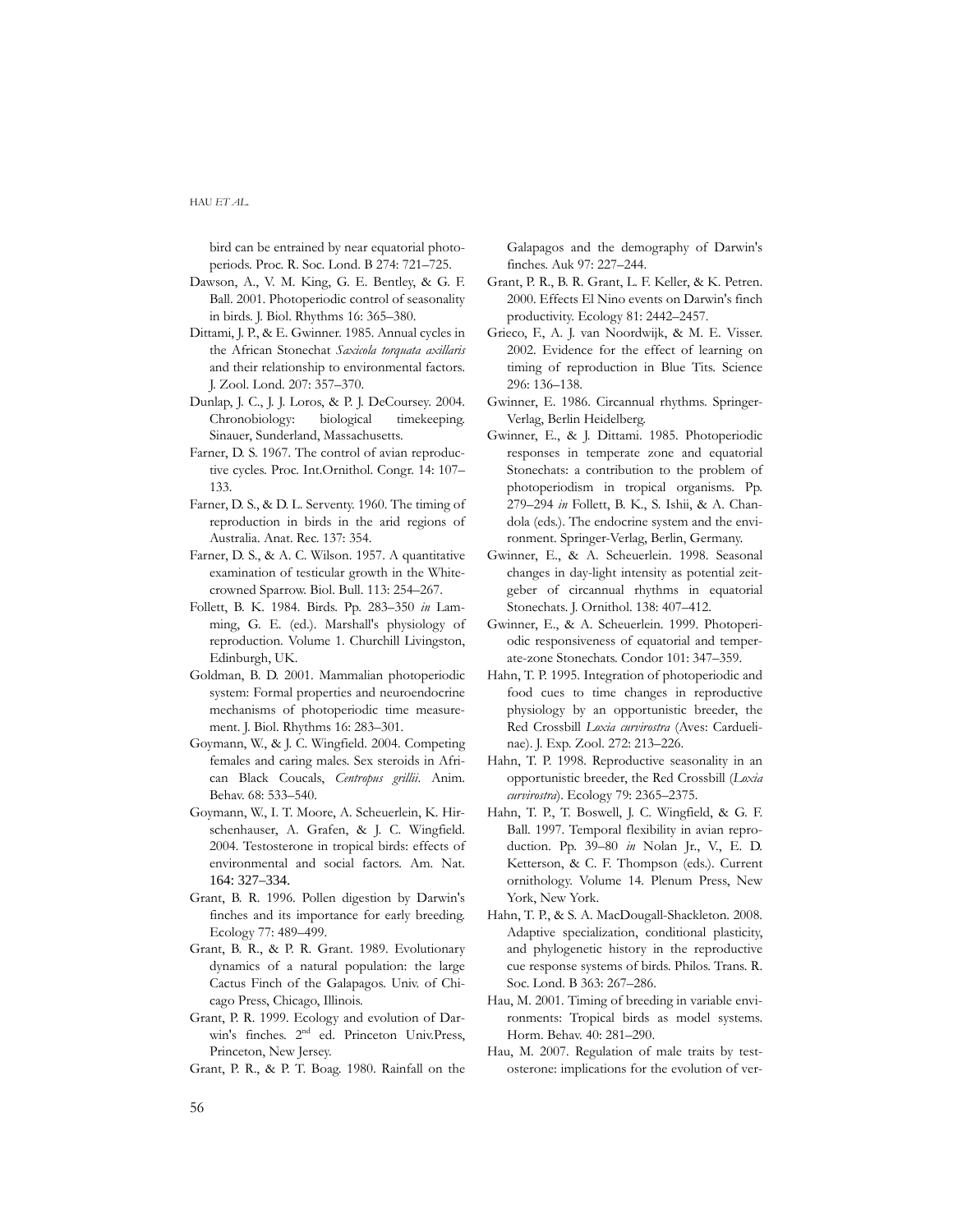tebrate life histories. BioEssays 29: 133–144.

- Hau, M., M. Wikelski, & J. C. Wingfield. 1998. A Neotropical forest bird can measure the slight changes in tropical photoperiod. Proc. R. Soc. Lond. B 265: 89–95.
- Hau, M., M. Wikelski, & J. C. Wingfield. 2000. Visual and nutritional food cues fine-tune timing of reproduction in a Neotropical rainforest bird. J. Exp. Zool. 286: 494–504.
- Hau, M., M. Wikelski, H. Gwinner, & E. Gwinner. 2004. Timing of reproduction in a Darwin's finch: temporal opportunism under spatial constraints. Oikos 106: 489–500.
- Hinde, R. A., & E. Steel. 1976. The effect of male song on an estrogen-dependent behavior pattern in the female canary. Horm. Behav. 7: 293– 304.
- Immelmann, K. 1971. Ecological aspects of periodic reproduction. Pp. 341–389 *in* Farner, D. S., & J. R. King (eds.). Avian biology. Volume I. Academic Press, New York.
- King, J. R. 1973. Energetics of reproduction in birds. Pp. 78–120 *in* Farner, D. S. (ed.), Breeding biology of birds. National Academy of Science, Washington, D.C.
- Komdeur, J. 1996. Seasonal timing of reproduction in a tropical bird, the Seychelles Warbler: a field experiment using translocation. J. Biol. Rhythms 11: 333–346.
- Kumar, V., & S. Rani. 1996. Effects of wavelength and intensity of light in initiation of body fattening and gonadal growth in a migratory bunting under complete and skeleton photoperiods. Physiol. Behav. 60: 625–631.
- Kumar, V., S. Singh, M. Misra, & S. Malik. 2001. Effects of duration and time of food availability on photoperiodic responses in the migratory male Blackheaded Bunting (*Emberiza melanocephala*). J. Exp. Biol. 204: 2843–2848.
- Kunkel, P. 1974. Mating systems of tropical birds: the effect of weakness or absence of external reproduction-timing factors, with special reference to prolonged pair-bonds. Z. Tierpsychol. 34: 265–307.
- Lehrman, D. S., & M. Friedman. 1969. Auditory stimulation of ovarian activity in the Ring Dove (*Streptopelia risoria*). Anim. Behav. 17: 494–497.
- Leigh, E. G., A. S. Rand, & D. M. Windsor. 1996. The ecology of a tropical forest: seasonal

rhythms and long-term changes. 2nd ed. Smithsonian Institution Press, Washington, D. C.

- Levin, R. N., & J. C. Wingfield. 1992. The hormonal control of territorial aggression in tropical birds. Ornis Scand. 23: 284–291.
- Malik, S., S. Rani, & V. Kumar. 2002. The influence of light wavelength on phase-dependent responsiveness of the photoperiodic clock in migratory Blackheaded Bunting. Biol. Rhythm Res. 33: 65–73.
- Maney, D. L., R. D. Richardson, & J. C. Wingfield. 1997. Central administration of chicken gonadotropin-releasing hormone-II enhances courtship behavior in a female sparrow. Horm. Behav. 32: 11–18.
- McNamara, J. M., R. K. Welham, A. I. Houston, S. Daan, & J. M. Tinbergen. 2004. The effects of background mortality on optimal reproduction in a seasonal environment. Theor. Pop. Biol. 65: 361–372.
- Meijer, T., J. Rozman, M. Schulte, & C. Stach-Dreesmann. 1996. New findings in body mass regulation in Zebra Finches (*Taeniopygia guttata*) in response to photoperiod and temperature. J. Zool. Lond. 240: 717–734.
- Miller, A. H. 1959. Reproductive cycles in an equatorial sparrow. Proc. Natl. Acad. Sci. USA 45: 1095–1100.
- Miller, A. H. 1962. Bimodal occurrence of breeding in an equatorial sparrow. Proc. Natl. Acad. Sci. USA 48: 396–400.
- Miller, A. H. 1965. Capacity for photoperiodic response and endogenous factors in the reproductive cycles of an equatorial sparrow. Proc. Natl. Acad. Sci. USA 54: 97–101.
- Misra, M., S. Rani, S. Singh, & V. Kumar. 2004. Regulation of seasonality in the migratory male Blackheaded Bunting (*Emberiza melanocephala*). Reprod. Nutr. Dev. 44: 341–352.
- Moore, I. T. 2005. Non-photoperiodic seasonality in a tropical songbird. Pp. 181–190 *in* Dawson, A., & P. J. Sharp (eds.). Functional avian endocrinology. Narosa Publishing House, New Delhi, India.
- Moore, I. T., N. Perfito, H. Wada, T. S. Sperry, & J. C. Wingfield. 2002. Latitudinal variation in plasma testosterone levels in birds of the genus *Zonotrichia.* Gen. Comp. Endocrinol. 129: 13– 19.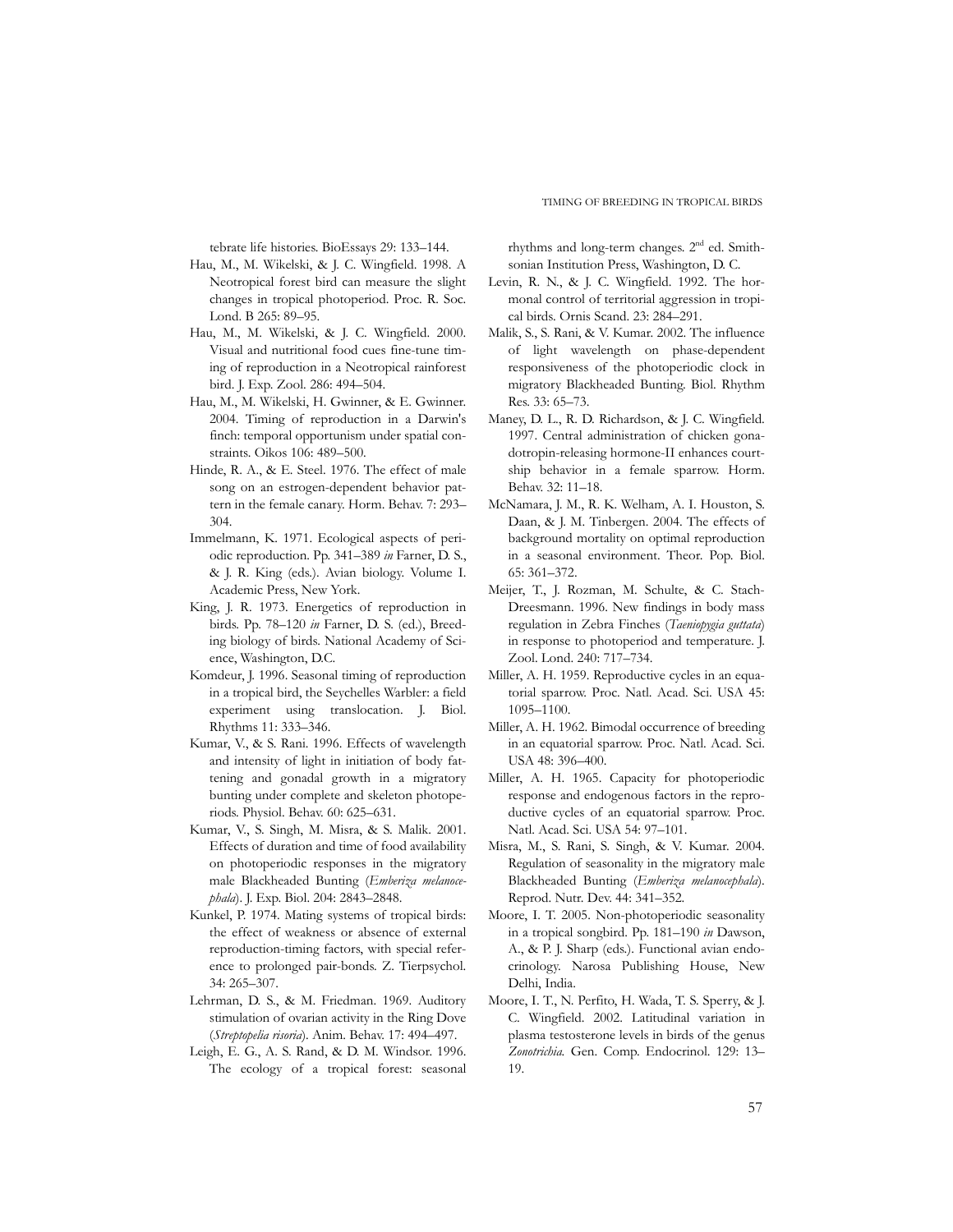- Moore, I. T., F. Bonier, & J. C. Wingfield. 2005. Reproductive asynchrony and population divergence between two tropical bird populations. Behav. Ecol. 16: 755–762.
- Moore, I. T., G. E. Bentley, C. Wotus, & J. C. Wingfield. 2006. Photoperiod-independent changes in immunoreactive brain gonadotropin-releasing hormone (GnRH) in a free-living, tropical bird. Brain Behav. Evol. 68: 37–44.
- Murton, R. K., & N. J. Westwood. 1977. Avian breeding cycles. Clarendon Press, Oxford, UK.
- Nelson, R. J., G. E. Demas, S. K. Klein, & L. J. Kriegsfeld. 2002. Seasonal patterns of stress, immune function and disease. Cambridge Univ. Press, Cambridge, UK.
- Nicholls, T. J., A. R. Goldsmith, & A. Dawson. 1988. Photorefractoriness in birds and comparison with mammals. Physiol. Rev. 68: 133–176.
- Nilsson, J. A. 1999. Fitness consequences of timing of reproduction. Proc. Int. Ornithol. Congr. 22: 234–247.
- O'Brien, S., & M. Hau. 2005. Food cues and gonadal development in Neotropical Spotted Antbirds (*Hylophylax naevioides*). J. Ornithol. 146: 332–337.
- O'Connell, M. E., C. Reboulleau, H. H. Feder, & R. Silver. 1981 Social interactions and androgen levels in birds .1. Female characteristics associated with increased plasma androgen levels in the male Ring Dove (*Streptopelia risoria*). Gen. Comp. Endocrinol. 44: 454–463.
- Oksche, A., D. S. Farner, D. L. Serventy, F. Wolff, & C. A. Nicholls. 1963. The hypothalamohypophysial neurosecretory system of the Zebra Finch, *Taeniopygia castanotis*. Zeitschr. Zellforsch. 58: 846–914.
- Perfito, N., A. D. Tramontin, S. L. Meddle, P. Sharp, D. Afik, J. Gee, S. Ishii, M. Kikuchi, & J. C. Wingfield. 2004. Reproductive development according to elevation in a seasonally breeding male songbird. Oecologia 140: 201–210.
- Perfito, N., G. Bentley, & M. Hau. 2006. Tonic activation of brain GnRH immunoreactivity despite reduction of peripheral reproductive parameters in opportunistically breeding Zebra Finches. Brain Behav. Evol. 67: 123–134.
- Perfito, N., R. Zann, G. E. Bentley, & M. Hau. 2007. Opportunism at work: habitat predictability affects reproductive strategy in free-liv-

ing Zebra Finches. Funct. Ecol. 21: 291–301.

- Perfito, N., J. Kwong, G. E. Bentley, & M. Hau. 2008. Cue hierarchies and testicular development in an opportunistic breeder (*Taeniopygia g. guttata*): Is food a far more potent stimulus than photoperiod?. Horm. Behav. In press.
- Perrins, C. M. 1970. The timing of birds' breeding seasons. Ibis 112: 242–255.
- Prendergast, B. J. 2005. Internalization of seasonal time. Horm. Behav. 48: 503–511.
- Price, T., M. Kirkpatrick, & S. J. Arnold. 1988. Directional selection and the evolution of breeding date in birds. Science 240: 798–799.
- Rani, S., & V. Kumar. 2000. Phasic response of the photoperiodic clock to wavelength and intensity of light in the Redheaded Bunting, *Emberiza bruniceps*. Physiol. Behav. 69: 277–283.
- Rani, S., S. Singh, M. Misra, & V. Kumar. 2001. The influence of light wavelength on reproductive photorefractoriness in migratory Blackheaded Bunting (*Emberiza melanocephala*). Reprod. Nutr. Dev. 41: 277–284.
- Rani, S., S. Singh, M. Misra, S. Malik, B. P. Singh, & V. Kumar. 2005. Daily light regulates seasonal responses in the migratory male Redheaded Bunting (*Emberiza bruniceps*). J. Exp. Zool. A 303: 541–550.
- Saldanha, C. J., A. J. Silverman, & R. Silver. 2001. Direct innervation of GnRH neurons by encephalic photoreceptors in birds. J. Biol. Rhythms 16: 39–49.
- Scheuerlein, A., & E. Gwinner. 2002. Is food availability a circannual zeitgeber in tropical birds? A field experiment on Stonechats in tropical Africa. J. Biol. Rhythms 17: 171–180.
- Schoech, S. J., R. Bowman, & S. J. Reynolds. 2004. Food supplementation and possible mechanisms underlying early breeding in the Florida Scrub-Jay (*Aphelocoma coerulescens*). Horm. Behav. 46: 565–573.
- Sharp, P. J. 2005. Photoperiodic regulation of seasonal breeding in birds. Trends Comp. Endocrinol. Neurobiol. 1040: 189–199.
- Shine, R., & G. P. Brown, 2008. Adapting to the unpredictable: reproductive biology of vertebrates in the Australian wet-dry tropics. Philos. Trans. R. Soc. B, in press.
- Sossinka, R. 1974. Der Einfluss von Durstperioden auf die Schilddruesen- und Gonadenaktivitaet